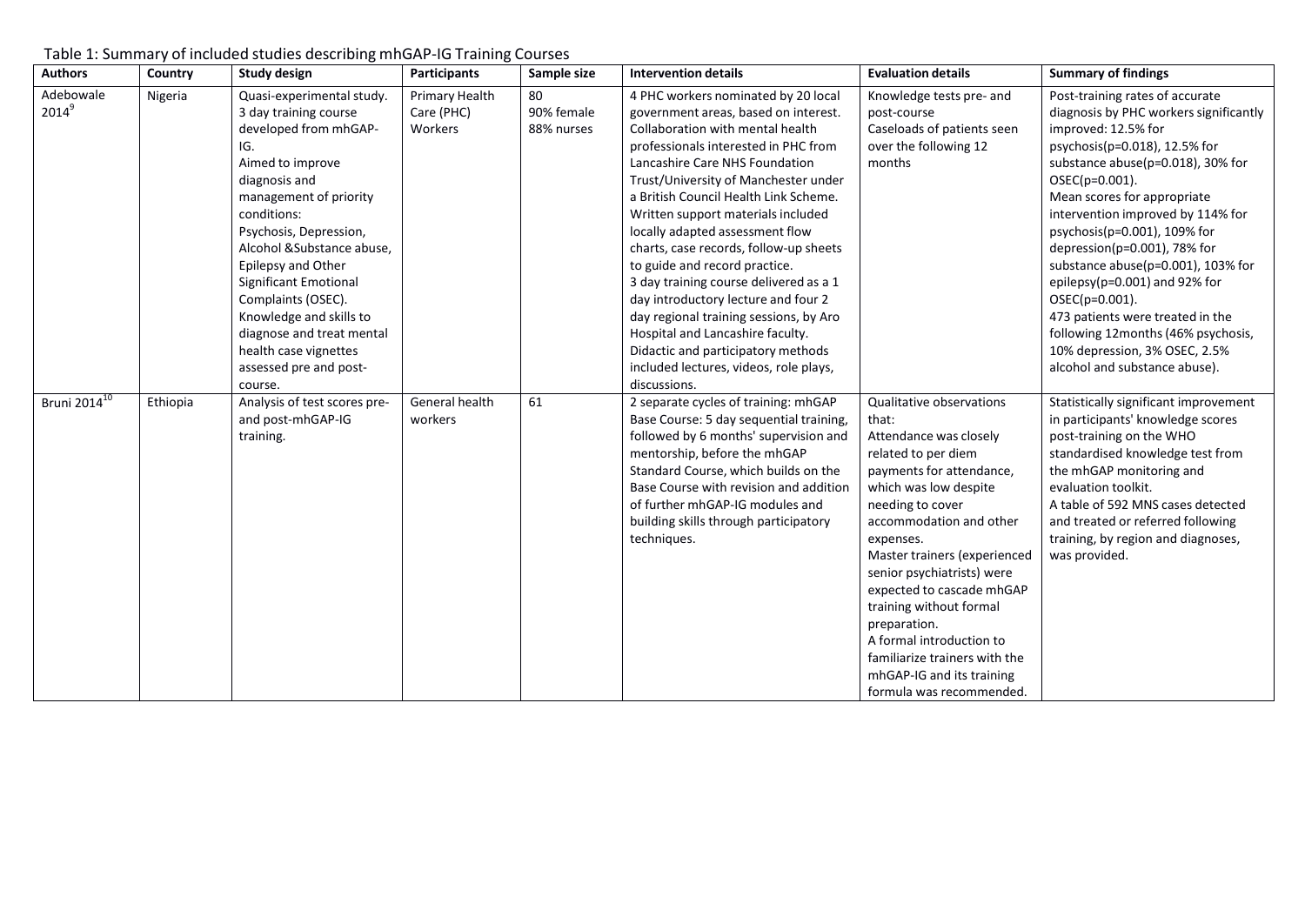| Budosan<br>$2016^{11}$    | Philippines          | Evaluation of an<br>intervention to strengthen<br>mental health service<br>availability, accessibility<br>and affordability in Eastern<br>Visayas.                                                                                                                                                                 | Community<br>workers.<br>Non-specialized<br>healthcare<br>providers.                                         | $1038 + 290$                                           | 10 months' mhGAP training (groups of<br>7-50+) and supervision on assessment<br>and management of common mental<br>health conditions and conditions<br>specifically related to stress for non-<br>specialized health workers.<br>Existing training module for<br>community workers reviewed and<br>training materials piloted. Modules<br>modified for midwives and health<br>workers.                                                                                                                                                              | 3-point Likert scale survey of<br>training quality, duration,<br>trainer, participation,<br>confidence to assess and<br>manage priority conditions.<br>Acceptability was noted as<br>government and health<br>stakeholders were<br>motivated to improve local<br>mental health services. | 155 of 159 (98%) PHC units, 21 of 24<br>District Hospitals (88%) and all 8<br>provincial hospitals had a doctor and<br>nurse trained in mental health<br>assessment and management.<br>Variable confidence of participants in<br>mental health assessment and<br>management post-course. Higher<br>confidence among community<br>workers than non-specialized staff.<br>Local services increased inpatient,<br>pharmacy and referral pathway<br>capacity following intervention. |
|---------------------------|----------------------|--------------------------------------------------------------------------------------------------------------------------------------------------------------------------------------------------------------------------------------------------------------------------------------------------------------------|--------------------------------------------------------------------------------------------------------------|--------------------------------------------------------|-----------------------------------------------------------------------------------------------------------------------------------------------------------------------------------------------------------------------------------------------------------------------------------------------------------------------------------------------------------------------------------------------------------------------------------------------------------------------------------------------------------------------------------------------------|------------------------------------------------------------------------------------------------------------------------------------------------------------------------------------------------------------------------------------------------------------------------------------------|----------------------------------------------------------------------------------------------------------------------------------------------------------------------------------------------------------------------------------------------------------------------------------------------------------------------------------------------------------------------------------------------------------------------------------------------------------------------------------|
| El Chammay<br>$2016^{12}$ | Lebanon<br>and Syria | Descriptive account                                                                                                                                                                                                                                                                                                | Nurses, social<br>workers, GPs at<br>50 PHC centres;<br>Other staff at 30<br>PHC centres;<br>Frontline staff | $106 +$ staff at<br>30 PHC<br>centres                  | mhGAP-IG training of health workers<br>in PHC centres.<br>Psychological first aid training for staff<br>in a further 30 centres.<br>4Ws (Who's doing What, Where, and<br>until When) assessment to map<br>existing resources.<br>Training modules on suicide risk<br>management for frontline healthcare<br>staff.<br>Supervision unit will support >100 PHC<br>centres in Lebanon.                                                                                                                                                                 | Nil.                                                                                                                                                                                                                                                                                     | Lebanon's mental health system is<br>growing, despite challenges, due to:<br>Momentum and interest created by<br>the Syrian crisis.<br>Policy to avoid parallel care systems.<br>Collaboration between Ministry, UN,<br>national and international NGOs.<br>National consensus mental health<br>strategy involving all stakeholders.<br>High level Ministry support for mental<br>health reform.                                                                                 |
| Ekore $2016^{13}$         | Nigeria              | Quasi-experimental study.<br>Volunteer trainees<br>completed socio-<br>demographic, Eysenck<br>personality (short-form)<br>questionnaires, focus<br>group discussions and<br>knowledge pre-test<br>questionnaires. Received<br>mental health peer<br>counselling training before<br>knowledge post-course<br>test. | University<br>student<br>volunteers                                                                          | 20<br>45% male<br>55% female<br>Mean age 20.2<br>years | 2 day training (3 hours/day) course by<br>clinical staff. Focus Group Discussions<br>informed training, aimed at<br>identification and referral of students<br>having mental health problems,<br>counselling and psychosocial support.<br>Training covered epilepsy, psychosis,<br>bipolar disorder, stress, alcohol and<br>drugs, principles of care,<br>communication, emergencies and peer<br>counselling.<br>Relaxation techniques were taught,<br>record keeping, roles and<br>responsibilities and an emphasis on<br>commitment and altruism. | Nil.                                                                                                                                                                                                                                                                                     | The mean knowledge pre-test score<br>was $24/30$ ( $\pm$ 2.3) points while the<br>mean<br>knowledge post-test score was<br>27.5/30 (±1.2) points.<br>Mean difference 3.5/30 (t=6.4,<br>p=0.00).                                                                                                                                                                                                                                                                                  |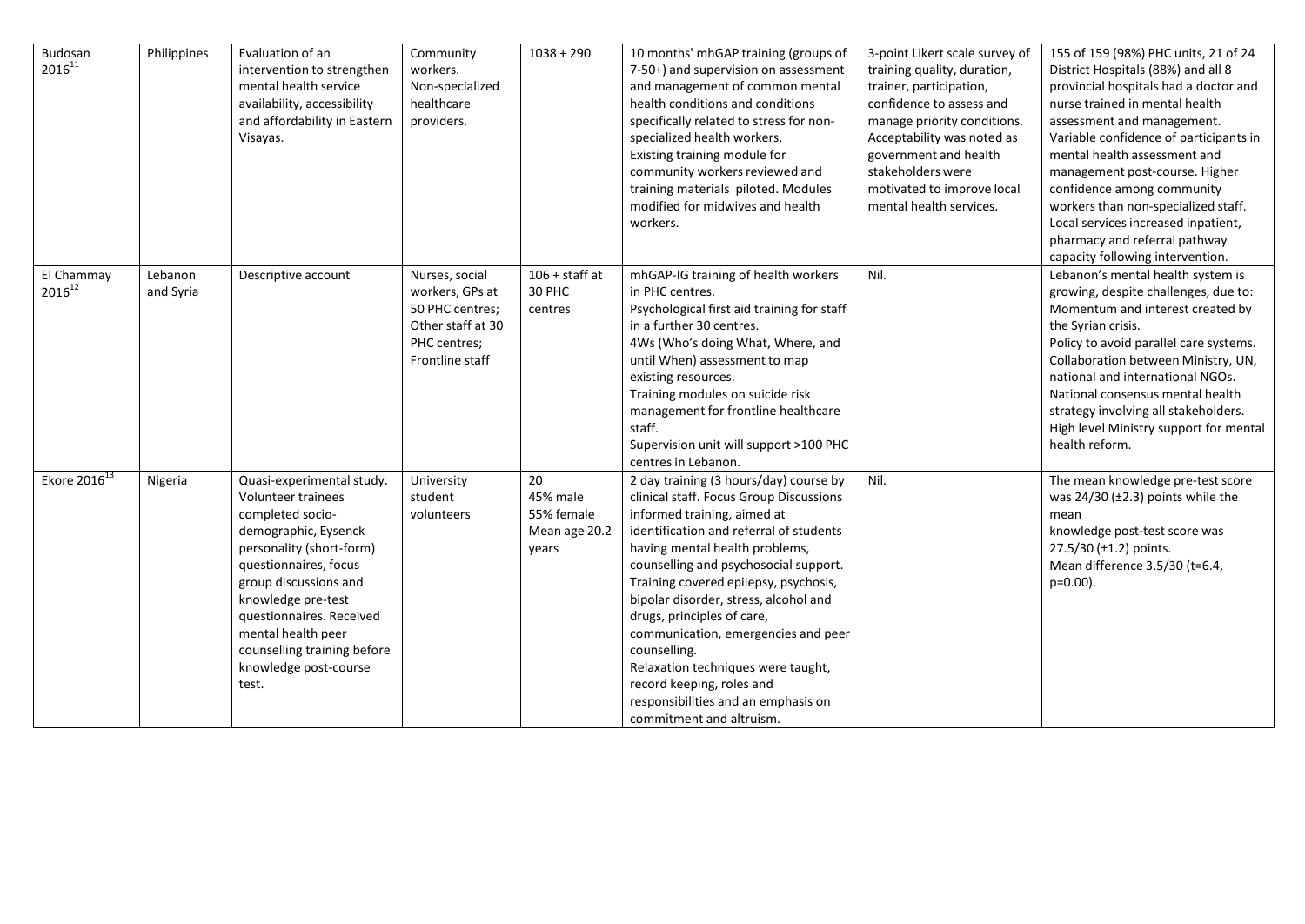| Gureje 2015 $\overline{^{14}}$ | Nigeria  | Supervised mhGAP-IG<br>cascade training model<br>delivered over 18 months<br>in 8 local government<br>areas in Osun state.<br>Training focused on<br>detection and<br>management of moderate<br>to severe depression,<br>psychosis, epilepsy and<br>alcohol use disorders.<br><b>Master Trainers (mental</b><br>health specialists) trained<br>Facilitators, who delivered<br>training for front-line PHC<br>workers.<br>Initial training was<br>supervised and mentored<br>by Master Trainers.<br>Refresher training was<br>provided after 9 months. | PHC workers<br>from 68 PHC<br>clinics.                                                                 | 198                         | 3 planning workshops of key mental<br>health stakeholders, including PHC<br>workers and policy makers occurred,<br>before a pilot training course to test<br>methods including role plays.<br>Facilitators were trained in all 9<br>modules of the mhGAP-IG, teaching<br>skills, role play organisation and<br>conduct.<br>Training materials were contextualized<br>and adapted by Master Trainers<br>before giving them to Facilitators and<br>delivering 2 day workshops.<br>Facilitators attended de-briefing<br>following initial, supervised training, to<br>receive training observations and<br>discuss areas for clarification.<br>Midway refresher workshop<br>reinforced knowledge and skills, with<br>reference to clinical challenges and<br>experiences. | 1) Clinical notes review for<br>proper documentation.<br>2) Non-intrusive supervisor<br>observation of clinical<br>assessments using the<br>mhGAP-IG.<br>WHO mhGAP monitoring and<br>evaluation toolkit knowledge<br>tests, contextualized for the<br>Nigerian setting, were<br>conducted midway and at<br>the end of the project,<br>alongside mhGAP-IG fidelity,<br>patient flow and referral<br>information.                  | Markedly improved knowledge and<br>skills of health workers (mean<br>difference pre/post: -4.90, p<0.001).<br>Significant increase in numbers<br>identified and treated for MNS<br>disorders (0 in 2011 versus 96 in<br>2013), and number of referrals (0<br>versus 45).<br>Substantial retention of gained<br>knowledge observed nine months<br>after initial training but some<br>knowledge loss with time, so the<br>refresher training was needed (mean<br>difference: 1.98, p<0.001)                    |
|--------------------------------|----------|-------------------------------------------------------------------------------------------------------------------------------------------------------------------------------------------------------------------------------------------------------------------------------------------------------------------------------------------------------------------------------------------------------------------------------------------------------------------------------------------------------------------------------------------------------|--------------------------------------------------------------------------------------------------------|-----------------------------|------------------------------------------------------------------------------------------------------------------------------------------------------------------------------------------------------------------------------------------------------------------------------------------------------------------------------------------------------------------------------------------------------------------------------------------------------------------------------------------------------------------------------------------------------------------------------------------------------------------------------------------------------------------------------------------------------------------------------------------------------------------------|----------------------------------------------------------------------------------------------------------------------------------------------------------------------------------------------------------------------------------------------------------------------------------------------------------------------------------------------------------------------------------------------------------------------------------|--------------------------------------------------------------------------------------------------------------------------------------------------------------------------------------------------------------------------------------------------------------------------------------------------------------------------------------------------------------------------------------------------------------------------------------------------------------------------------------------------------------|
| Hamdani<br>201515              | Pakistan | Pilot service for children<br>with developmental<br>disorders in a rural area.                                                                                                                                                                                                                                                                                                                                                                                                                                                                        | Supervised<br>'champion'<br>volunteers.<br>Families of<br>children with<br>developmental<br>disorders. | 10 champions<br>70 families | <b>Avatar-assisted Cascade Training</b><br>(ACT): Standardised, intuitive tablet-<br>based training and delivery tool<br>developed. mhGAP-IG guidelines for<br>developmental disorders incorporated<br>into animated, interactive 'avatar'<br>narratives about 3 children and<br>families, divided into training scenarios<br>on psychoeducation, parent skills<br>training, community participation,<br>stigma, rights.<br>Master's level psychologist trainer<br>delivered 8 days' training for<br>champions using ACT, to cascade the<br>same 8 days' training to 5-7 families,<br>each. Champions received monthly<br>supervision and met families regularly<br>after training.                                                                                    | Pre- and post-training<br>knowledge, attitudes and<br>practices questionnaire.<br>WHODAS-Child at baseline<br>and 3-monthly.<br>Pre-post training child and<br>family outcome evaluation:<br><b>Strengths and Difficulties</b><br>questionnaire, inventory of<br>stigmatising experiences,<br>family empowerment scale,<br>WHO-5 wellbeing index.<br>Summary table of steps to<br>replicate the innovation in<br>other settings. | Significant improvement in trained<br>family member knowledge scores (n =<br>24) from 23.29 +/-3.22 to 27.17 +/-<br>$2.11$ (t = 8.36, P<.001).<br>Significant decrease in WHO-DAS<br>global disability score from baseline<br>(56.89 +/- 22.02 to 50.57 +/-24.62,<br>95% CI 3.63 to 9.0; P< .001) in<br>families receiving 6 month<br>intervention.<br>Reduction in parent-reported<br>socioemotional difficulties scores in<br>children (19.67 +/-5.24 to 13.40 +/-<br>4.76, 95% CI -7.68 to 4.87; P<.001). |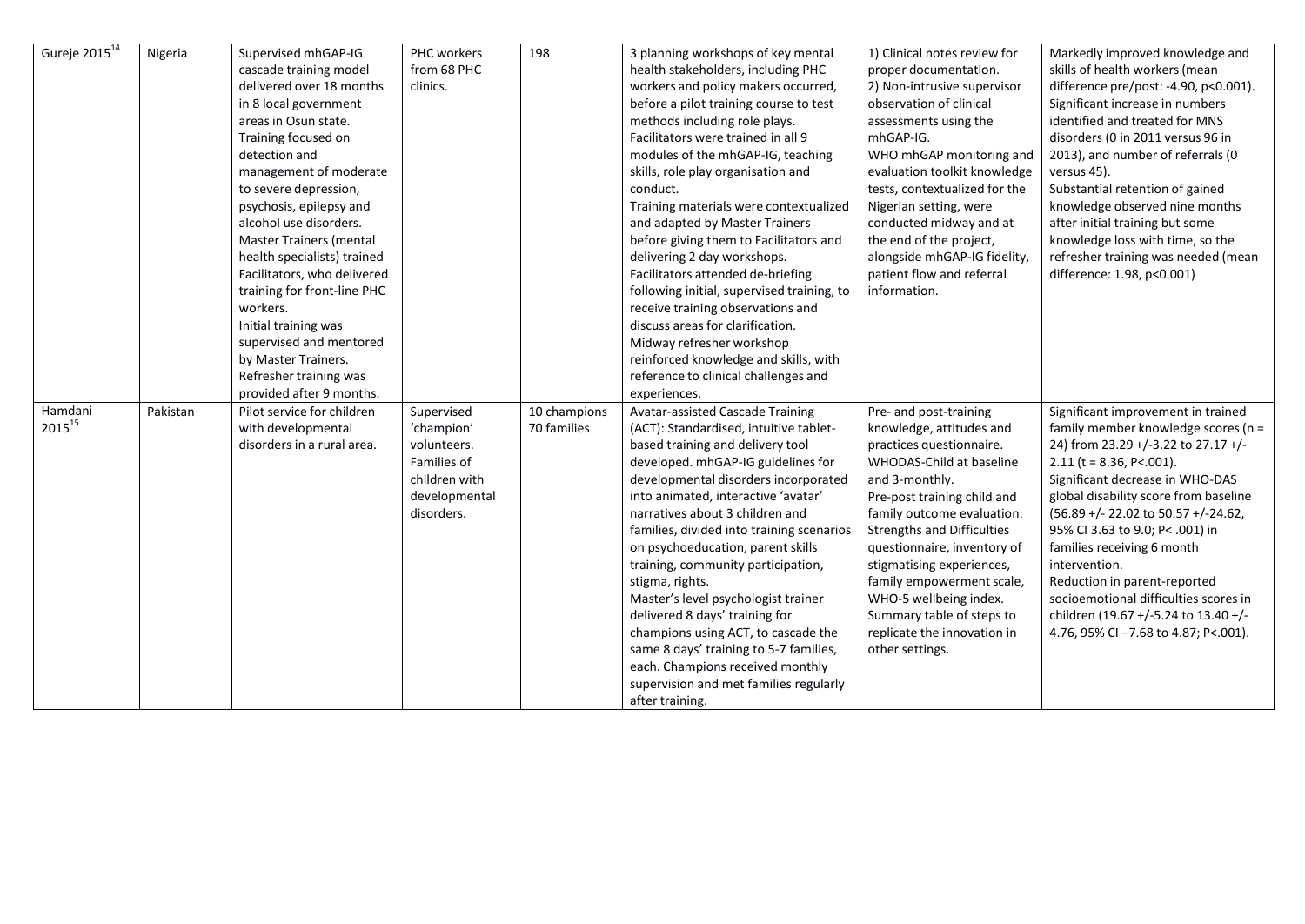| Hughes 2015 <sup>16</sup> | Sierra<br>Leone | Descriptive account.                                                                                                                                                                                                                                                                                                                                                                                                                                                                 | Psychiatric nurses<br>and community<br>health<br>workers                                                                                                                                 | $20 + 150$                            | mhGAP-IG and PFA used for training.<br>A range of providers and approaches<br>acknowledged.                                                                                                                                                                                                                                                                                                                                                                                                                                                                                                                                                                                                                                                                                                            | Positive feedback forms<br>mentioned.<br>More evaluation<br>recommended.                                                                  | Reflective comments that:<br>- PFA seems to be an effective tool.<br>- Just one support session can reduce<br>staff anxiety and depression.<br>- mhGAP-IG is useful for screening<br>and management, and receives<br>positive feedback from field work.<br>- In Sierra Leone, psychosocial care,<br>encompassing culturally appropriate<br>local support and religion, are valued.                                       |
|---------------------------|-----------------|--------------------------------------------------------------------------------------------------------------------------------------------------------------------------------------------------------------------------------------------------------------------------------------------------------------------------------------------------------------------------------------------------------------------------------------------------------------------------------------|------------------------------------------------------------------------------------------------------------------------------------------------------------------------------------------|---------------------------------------|--------------------------------------------------------------------------------------------------------------------------------------------------------------------------------------------------------------------------------------------------------------------------------------------------------------------------------------------------------------------------------------------------------------------------------------------------------------------------------------------------------------------------------------------------------------------------------------------------------------------------------------------------------------------------------------------------------------------------------------------------------------------------------------------------------|-------------------------------------------------------------------------------------------------------------------------------------------|--------------------------------------------------------------------------------------------------------------------------------------------------------------------------------------------------------------------------------------------------------------------------------------------------------------------------------------------------------------------------------------------------------------------------|
| Humayun<br>$2017^{17}$    | Pakistan        | 2 months' pre-training<br>joint consultations with<br>District Health Office.<br>6 months' monthly mental<br>health 'camps' assessed<br>785 cases. Joint specialist<br>and non-specialist staff<br>provided advocacy and<br>needs assessment in<br>camps, in an<br>apprenticeship model.<br>mhGAP-IG adapted to local<br>mental health needs and<br>competence of PHC staff.<br>mhGAP-IG interface<br>simplified as too complex.<br>Most training in Urdu due<br>to limited English. | 51 doctors<br>working in: PHC<br>(18); Hospitals<br>$(11)$ ; secondary<br>care (14);<br>administration<br>(3);<br>North Waziristan<br>tribal area (5).<br>7 NGO psycho-<br>social staff. | 58                                    | Three 2-day training workshops over 3<br>months, featuring:<br>Large and small group discussions,<br>individual exercises, seminars, role-<br>play demonstrations.<br>3 psychiatrists adapted modules to<br>local needs. Master trainer supervised<br>guideline adaptation for use in the<br>camps.<br>1 day training of trainers (ToT)<br>workshop on rationale, content,<br>method of mhGAP-IG.<br>2 external reviewers gave independent<br>feedback on course, trainers and<br>materials, before review by senior<br>staff.<br>Supervision: formal and informal case<br>discussion, emphasising holistic<br>assessment, psychosocial intervention,<br>timely referral.<br>Following camps, a local psychiatrist<br>continued to supervise PHC staff<br>informally and follow up difficult<br>cases. | Feedback on: what was<br>useful? What was not<br>useful? Any suggestions?<br>Summary of responses<br>without description of<br>collation. | Mean pre- and post-test knowledge<br>scores were 15.43, 62% (p value<br>0.000, S.D. 4.05) and 19.48, 78% (p<br>value 0.000, S.D. 3.13) respectively.<br>mhGAP-IG was implemented to train<br>PHC doctors in Pakistan.<br>Lack of PHC resources hindered<br>complete integration of mental<br>health services into PHC.<br>Pilot implementation of mhGAP-IG in<br>PHC was initiated across five districts.                |
| Lasisi $2017^{18}$        | Nigeria         | Randomised controlled<br>trial.                                                                                                                                                                                                                                                                                                                                                                                                                                                      | Public and private<br>primary school<br>teachers in<br>Kaduna.                                                                                                                           | 84<br>(intervention)<br>+75 (control) | Intervention: initial 3 hour training; 1.5<br>hour booster session 2 weeks later.<br>Used mhGAP-IG module on<br>behavioural disorders, focusing on<br>ADHD, plus classroom management<br>strategies for ADHD. Delivered using<br>PowerPoint presentations, clinical<br>vignettes, role plays, small group<br>discussions and videos.<br>Outcome measures: knowledge of<br>ADHD, attitude towards ADHD,<br>knowledge of behavioural                                                                                                                                                                                                                                                                                                                                                                     | Pre- and post-training<br>knowledge and attitude<br>scores.                                                                               | Controlling for baseline scores,<br>intervention group had significantly<br>higher post-intervention scores on<br>ADHD (SRAQ) and intervention<br>knowledge (KBIQ) and less negative<br>attitudes towards ADHD, compared<br>with the control group. Intervention<br>showed moderate to large effect<br>sizes.<br>Booster training was associated with<br>a statistically significant increase in<br>ADHD knowledge only. |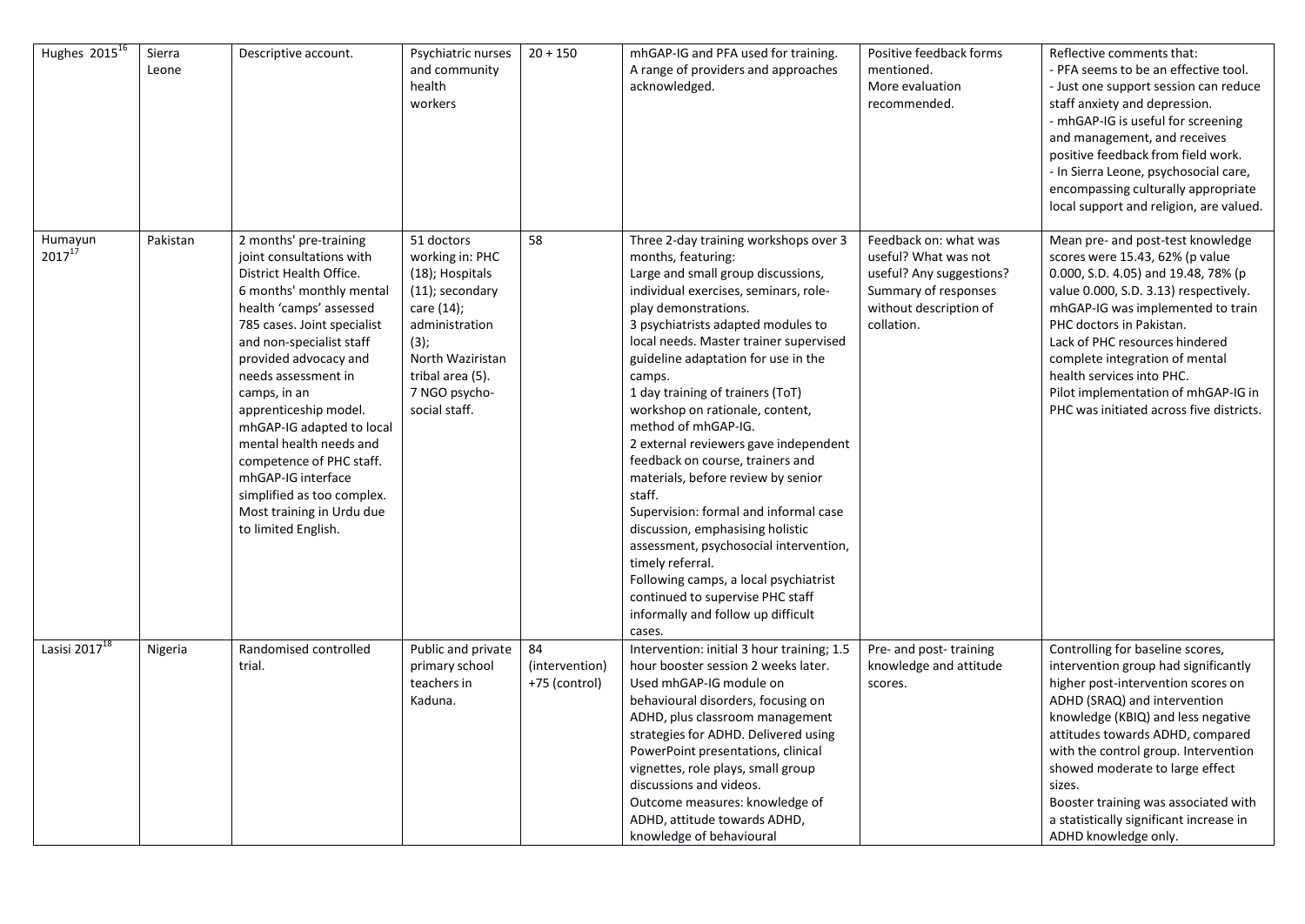|                             |           |                                                     |                                                                                                                                  |             | intervention.<br>Control: waiting list.                                                                                                                                                                                                                                                                                                                                                                                                                                                                                                                                                                                                                                                                                                                                                                                      |                                                                                                                                                                                                                                                                                         |                                                                                                                                                                                                                                                                             |
|-----------------------------|-----------|-----------------------------------------------------|----------------------------------------------------------------------------------------------------------------------------------|-------------|------------------------------------------------------------------------------------------------------------------------------------------------------------------------------------------------------------------------------------------------------------------------------------------------------------------------------------------------------------------------------------------------------------------------------------------------------------------------------------------------------------------------------------------------------------------------------------------------------------------------------------------------------------------------------------------------------------------------------------------------------------------------------------------------------------------------------|-----------------------------------------------------------------------------------------------------------------------------------------------------------------------------------------------------------------------------------------------------------------------------------------|-----------------------------------------------------------------------------------------------------------------------------------------------------------------------------------------------------------------------------------------------------------------------------|
| Ryland $2015^{19}$          | India     | Descriptive account.                                | Health<br>professionals                                                                                                          | Not stated. | Training course using mhGAP-IG<br>delivered by UK trainee psychiatrists<br>who had attended a two day 'train the<br>trainer' course in the UK.<br>Duration and training methods not<br>described (conference abstract).                                                                                                                                                                                                                                                                                                                                                                                                                                                                                                                                                                                                      | Not described.                                                                                                                                                                                                                                                                          | UK trainees gained experience of<br>global mental health: cultural factors,<br>stigma, differences in resources and<br>health systems.<br>Trainees developed competencies<br>relevant to UK practice, by teaching<br>and being assessed for workplace-<br>based assessment. |
| Siriwardhana<br>$2013^{20}$ | Sri Lanka | Protocol for a pilot<br>randomised controlled trial | PHC staff working<br>with displaced<br>and returning<br>conflict-affected<br>populations in<br>Puttalam and<br>Mannar districts. | 86          | Intervention arm: structured training<br>based on mhGAP-IG depression,<br>medically unexplained symptoms,<br>alcohol abuse, and suicide modules.<br>5 full consecutive days' training by 2<br>psychiatrists. Control: waiting list.<br>Initial 3 month monitoring from the<br>date of recruitment pre-training. All<br>patients with common mental<br>disorders (CMD) reported to study<br>coordinator. After training, both arms<br>monitored again for 3 months.<br>Intervention arm will use mhGAP-IG to<br>diagnose, treat, and refer suspected<br>CMD seen in routine PHC. Control arm<br>will continue current practice. Both<br>arms will report CMD diagnoses to<br>coordinator.<br>Consenting identified patients will be<br>re-assessed by the study psychiatrist,<br>who will also assess them using<br>mhGAP-IG. | A qualitative study exploring<br>the attitudes, views, and<br>perspectives of PCP on<br>integrating mental health<br>and primary care will be<br>nested within the pilot<br>study.<br>An economic evaluation will<br>be carried out by gathering<br>service utilization<br>information. | Protocol:<br>Primary outcomes: rates of correct<br>identification, adequate management<br>based on set criteria, correct CMD<br>referrals.                                                                                                                                  |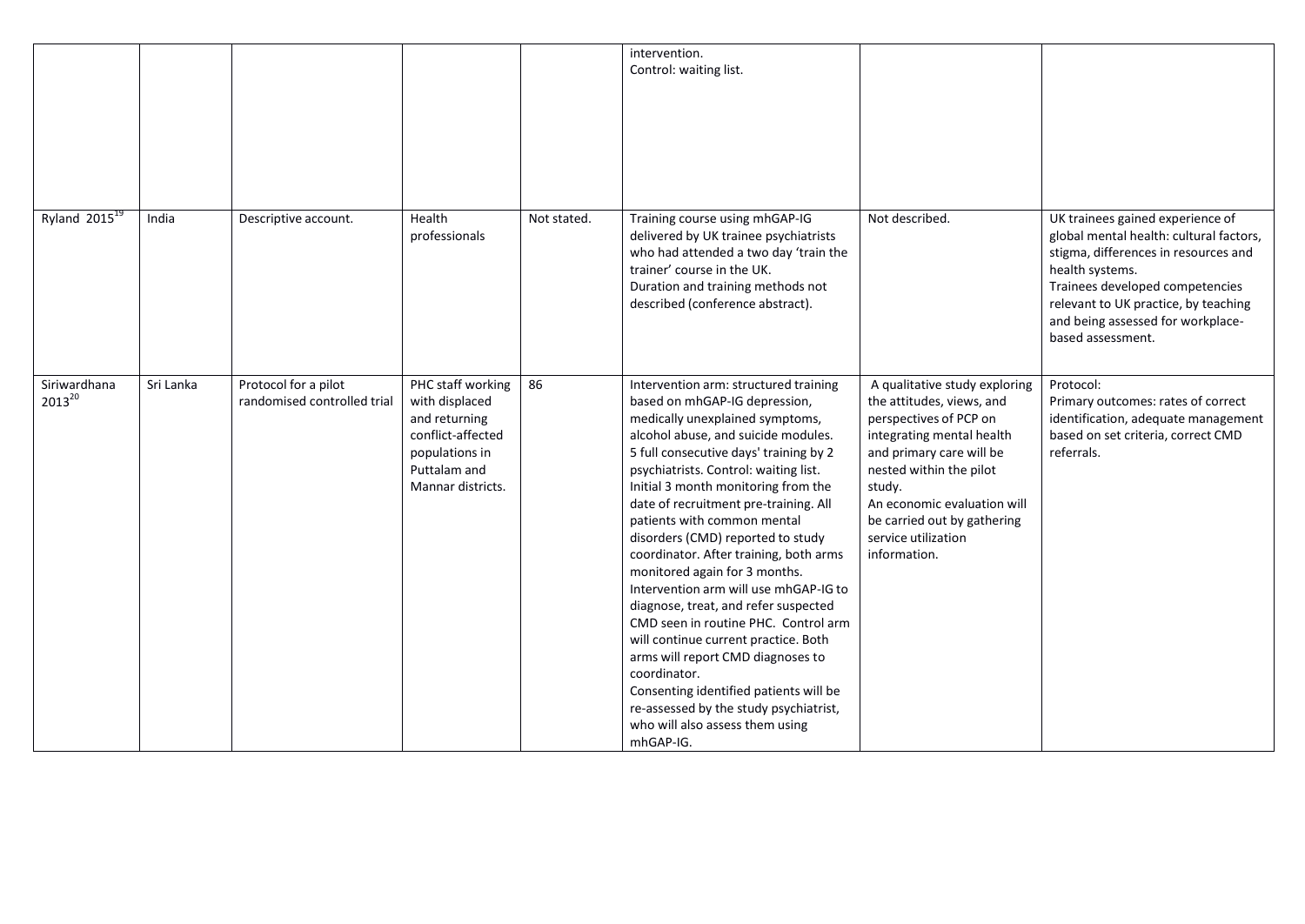| Siriwardhana<br>$2016^{21}$ | Sri Lanka | Pilot and qualitative study,<br>with curtailed training<br>duration and no pre- or<br>post-training monitoring<br>and evaluation                                                                                                                                | PHC practitioners<br>serving post-<br>conflict<br>populations,<br>including<br>internally<br>displaced people<br>and returnees.                                                                                                                | 12                             | Using mhGAP-IG depression, stress-<br>related disorders, medically<br>unexplained symptoms, substance<br>misuse and suicide modules, a 24 hour<br>training programme was held over<br>3 days. Modules were selected as<br>relevant to the setting based on prior<br>research into priority conditions,<br>conflict-related context and<br>participant backgrounds. WHO<br>materials and videos were used.<br>Training was delivered by a mhGAP-<br>trained trainer and a local psychiatrist<br>with clinical and research experience.                                                                                                                                  | mhGAP-IG pre- and post-<br>training knowledge tests<br>were used.<br>Feedback on training,<br>materials and content<br>gathered after each module.<br>A small-scale qualitative<br>evaluation with participants<br>highlighted experiences of<br>conflict and displacement,<br>discussed health needs of<br>post-conflict populations<br>and provided insight into<br>mental health care and<br>training needs in PHC. | Mean pre- and post-test knowledge<br>scores were 72.8 and 77.2%.                                                                                                                                                                                                                                                                                                                                                                                                                                  |
|-----------------------------|-----------|-----------------------------------------------------------------------------------------------------------------------------------------------------------------------------------------------------------------------------------------------------------------|------------------------------------------------------------------------------------------------------------------------------------------------------------------------------------------------------------------------------------------------|--------------------------------|------------------------------------------------------------------------------------------------------------------------------------------------------------------------------------------------------------------------------------------------------------------------------------------------------------------------------------------------------------------------------------------------------------------------------------------------------------------------------------------------------------------------------------------------------------------------------------------------------------------------------------------------------------------------|------------------------------------------------------------------------------------------------------------------------------------------------------------------------------------------------------------------------------------------------------------------------------------------------------------------------------------------------------------------------------------------------------------------------|---------------------------------------------------------------------------------------------------------------------------------------------------------------------------------------------------------------------------------------------------------------------------------------------------------------------------------------------------------------------------------------------------------------------------------------------------------------------------------------------------|
| Spagnolo<br>$2017^{22}$     | Tunisia   | Cluster randomized<br>controlled trial to evaluate<br>the effectiveness of<br>training based on the<br>mhGAP-IG. Multiple case<br>study design to explore<br>how contextual factors<br>impact successful<br>implementation of training<br>and desired outcomes. | GPs with 5+<br>years'<br>experience,<br>dedicating a<br>minimum 1h per<br>week to mental<br>health. Selected<br>by psychiatrist-<br>trainer who<br>works with GPs,<br>or by Ministry of<br>Health.                                             | 722<br>(19 per 38<br>clusters) | Implementation and evaluation of<br>pilot mhGAP-IG training adapted to<br>the local context in Tunis and Sousse<br>before country-wide scale-<br>up. Modules chosen by MoH,<br>reflecting pressing needs: depression;<br>psychosis; suicide/self-harm; alcohol<br>use disorders; drug use disorders,<br>alongside general principles of care<br>and introduction to mhGAP.<br>3 trained Tunisian psychiatrists will<br>deliver training 1 afternoon/week over<br>5 weeks in a total 17.5 hours, followed<br>by 2 hours' supervision to present<br>mental health cases to trainer-<br>psychiatrists, engage in additional role<br>plays, and review training materials. | Multiple sources of data,<br>including focus groups with<br>GPs and quantitative cluster<br>RCT data will be triangulated<br>to develop 'converging lines<br>of inquiry.'<br>Focus groups with 7 GPs in a<br>delegation at a time will be<br>recorded, transcribed and<br>analysed using thematic<br>analysis.                                                                                                         | Protocol:<br>Demographic details.<br>GPs' knowledge using adapted WHO<br>questionnaire, attitudes towards<br>mental illness (Mental Illness<br>Clinicians' Attitudes Scale (MICA)v4),<br>and perceived clinical self-efficacy<br>(developed for this trial) in detecting,<br>treating, and managing selected<br>disorders.<br>Tested pre-, post- and 1 year later.<br>WHO Mental, Neurological and<br>Substance User Patient Visit Summary<br>to log cases pre- and post-training.                |
| Tesfaye 2014 <sup>23</sup>  | Ethiopia  | 2 week child psychiatry<br>course and 4 week child<br>psychiatry clinical<br>internship implemented<br>during 1st and 2nd years of<br>MSC program in mental<br>health for non-physician<br>clinicians.                                                          | Participants had<br>degrees in<br>nursing/health<br>officer training.<br>After the 2 year<br>course, graduates<br>were expected to<br>establish district<br>hospital services,<br>train and<br>supervise PHC<br>staff and conduct<br>research. | 24 over<br>three years         | Child psychiatry training designed and<br>implemented by Jimma, Addis Ababa<br>and Ludwig-Maximillian's University<br>expertise.<br>mhGAP-IG adapted for Ethiopian<br>context modules on developmental<br>disorders and behavioural problems<br>were main training materials.<br>40 hours' child psychiatry course over<br>2 weeks, including behavioural<br>observation and mental state<br>examination at different ages.<br>Instructor assessment of clinical and<br>presentation skills performed at                                                                                                                                                               | Overall outcome measures:<br>Trainees' satisfaction and<br>expansion of child mental<br>health training and services<br>throughout the country.<br>Direct feedback from<br>trainees post-course and<br>follow-up.<br>2010 course revised, based<br>on feedback and staff input.<br>2012 course increased time<br>to discuss patient<br>management. Classroom<br>teaching reduced to increase                           | Trainees rated the course 'very good'<br>to 'excellent'. Many graduates<br>became faculty at universities in<br>Ethiopia.<br>Case discussions on video and patient<br>material, and interactive teaching<br>were highly appreciated.<br>Trainees recommended an overview,<br>including DSM diagnoses, at the end<br>of case discussions. Others suggested<br>reducing course content and<br>increasing specific subject content,<br>e.g. epilepsy, enuresis.<br>Course considered too short. Some |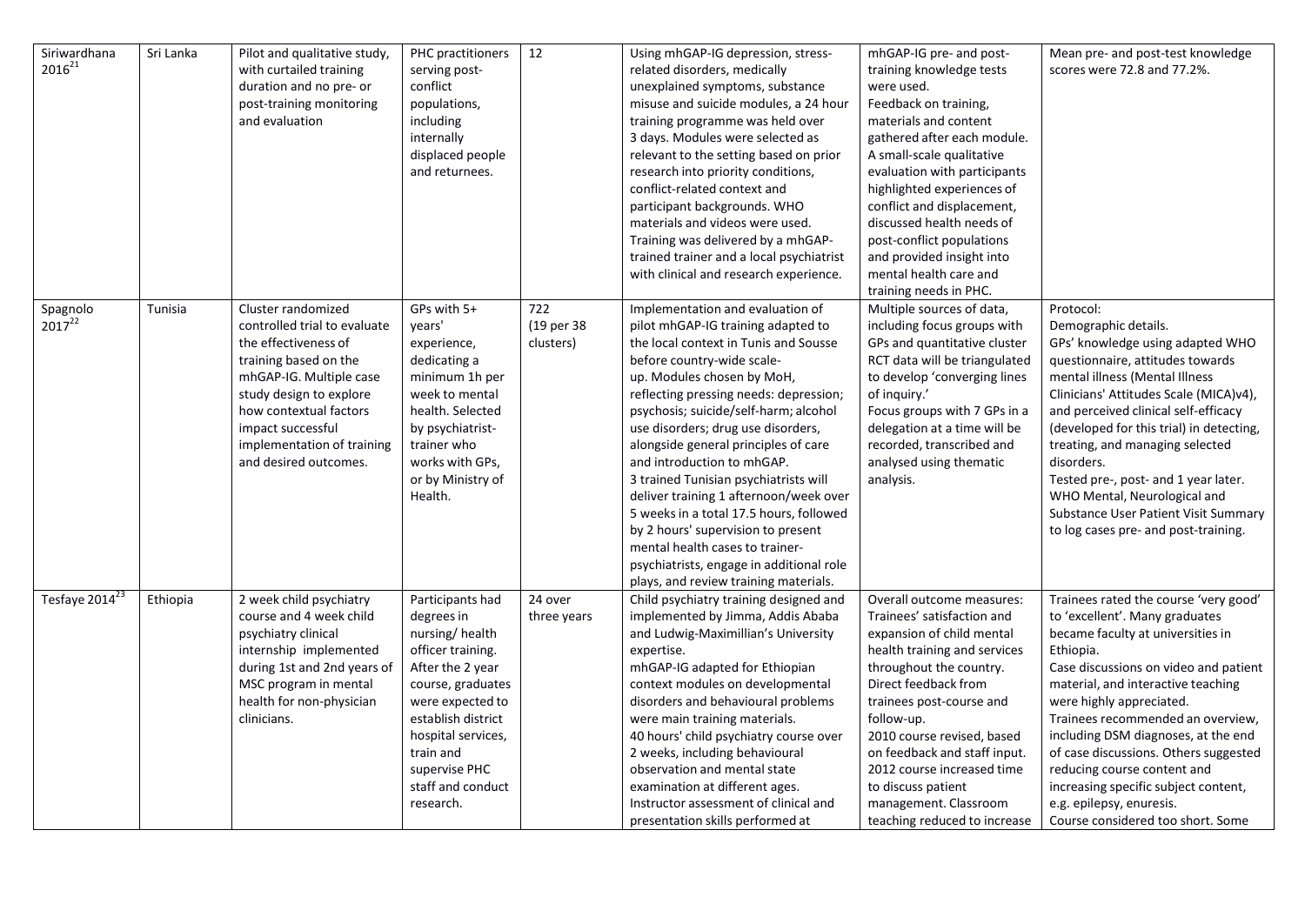|  |  |  |  |  | course end and during 4 week clinical<br>internship in the 2nd year. Training<br>used lectures, case discussions,<br>seminars.<br>Clinical skills taught through videos<br>and clinic demonstrations. | time for clinical activities.<br>2013 course extended to 3<br>weeks and modified to<br>emphasize decision making,<br>problem management,<br>lecture time reduced.<br>Guest lecturers' growing<br>cultural awareness improved<br>their skills. | trainees said they learned how to<br>better manage their time.<br>Follow-up feedback from program<br>graduates showed that out of 16, all<br>were working in clinical, academic or<br>managerial positions in-country. |
|--|--|--|--|--|-------------------------------------------------------------------------------------------------------------------------------------------------------------------------------------------------------|-----------------------------------------------------------------------------------------------------------------------------------------------------------------------------------------------------------------------------------------------|------------------------------------------------------------------------------------------------------------------------------------------------------------------------------------------------------------------------|
|--|--|--|--|--|-------------------------------------------------------------------------------------------------------------------------------------------------------------------------------------------------------|-----------------------------------------------------------------------------------------------------------------------------------------------------------------------------------------------------------------------------------------------|------------------------------------------------------------------------------------------------------------------------------------------------------------------------------------------------------------------------|

ADHD, Attention Deficit Hyperactivity Disorder; KBIQ, Knowledge of Behavioural Interventions Questionnaire; SRAQ, Self-Report ADHD Questionnaire.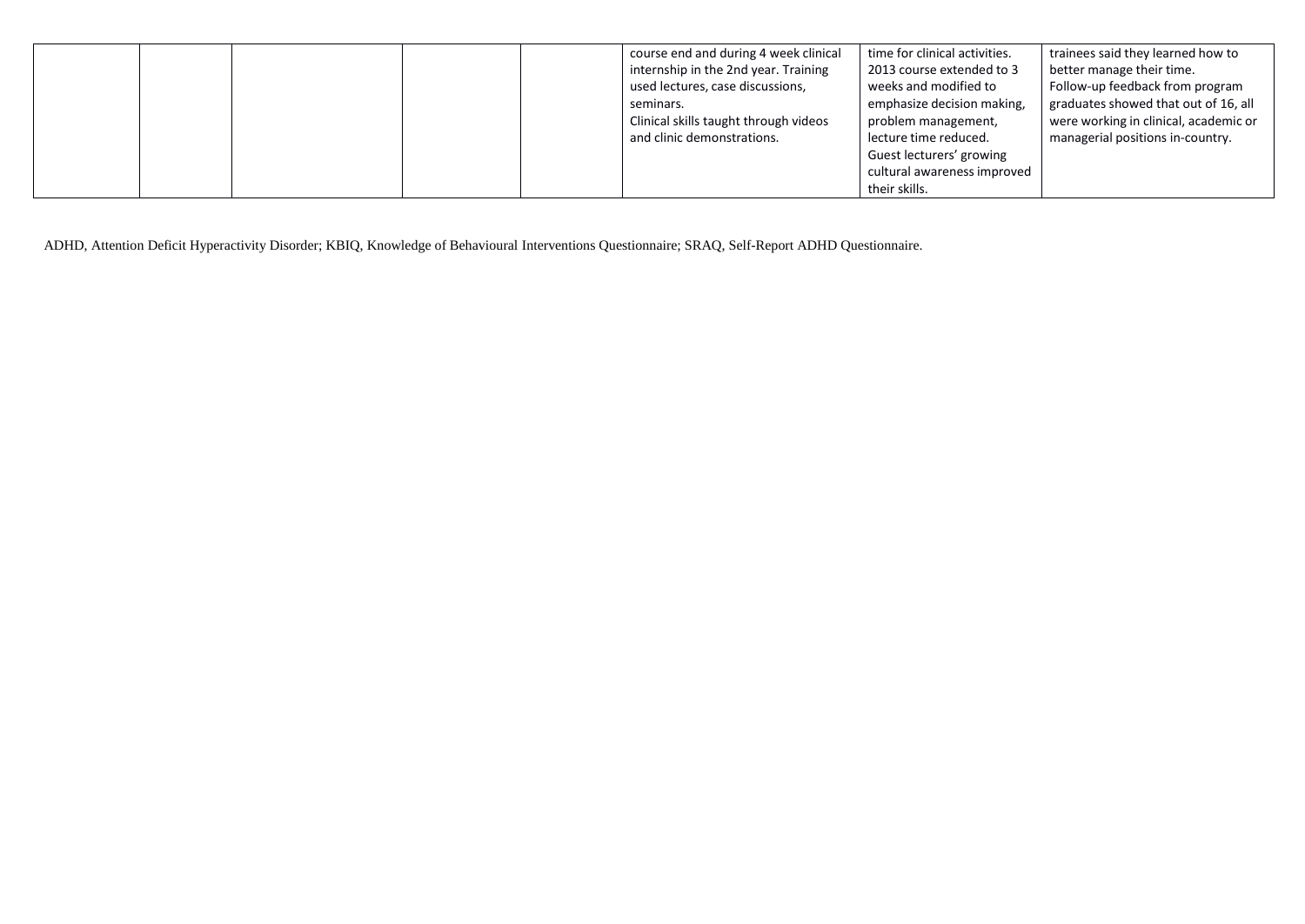| <b>Authors</b>          | Country  | <b>Study design</b>                                                                                                                                                                                                                   | Participants                                                                                                                                                                       | Sample size                | <b>Intervention details</b>                                                                                                                                                                                                                                                                                                                                                                            | <b>Evaluation details</b>                                                                                                                                                                                                                                                                                                                                                                                                                                                                                                                                                                           | <b>Summary of findings</b>                                                                                                                                                                                                                                                                                                                                                                                                                                                                |
|-------------------------|----------|---------------------------------------------------------------------------------------------------------------------------------------------------------------------------------------------------------------------------------------|------------------------------------------------------------------------------------------------------------------------------------------------------------------------------------|----------------------------|--------------------------------------------------------------------------------------------------------------------------------------------------------------------------------------------------------------------------------------------------------------------------------------------------------------------------------------------------------------------------------------------------------|-----------------------------------------------------------------------------------------------------------------------------------------------------------------------------------------------------------------------------------------------------------------------------------------------------------------------------------------------------------------------------------------------------------------------------------------------------------------------------------------------------------------------------------------------------------------------------------------------------|-------------------------------------------------------------------------------------------------------------------------------------------------------------------------------------------------------------------------------------------------------------------------------------------------------------------------------------------------------------------------------------------------------------------------------------------------------------------------------------------|
| Ayano<br>$2016^{24}$    | Ethiopia | Survey of<br>experiences,<br>strengths and<br>challenges of<br>integrating<br>mental health in<br>PHC.<br>Phase 1 (scale<br>up): PHC staff<br>trained in priority<br>disorders<br>(alcohol,<br>depression,<br>psychosis,<br>epilepsy) | PHC workers in<br>180 institutions                                                                                                                                                 | 360 staff<br>1576 patients | No detail on training                                                                                                                                                                                                                                                                                                                                                                                  | Strengths: political commitment;<br>system-wide approach with health<br>extension workers, referral network,<br>infrastructure, support and supervision;<br>medication available in a proportion of<br>health centres; developed<br>infrastructure.<br>Challenges: staff turnover; lack of<br>understanding of the programme by<br>regional health bureaus; inadequate<br>promotion and follow-up of mhGAP<br>scale-up by stakeholders; inadequate<br>supportive supervision for trainees;<br>limited budget for supervision and<br>mentoring; interrupted medication<br>supply; inadequate demand. | In 9 months, 1576 cases were<br>identified and treated by trained<br>PHC staff in 3 regions.<br>The commonest disorder was<br>epilepsy, followed by psychosis and<br>alcohol use disorders.                                                                                                                                                                                                                                                                                               |
| Grelotti<br>$2015^{25}$ | Haiti    | Retrospective<br>chart review of<br>outpatient<br>assessments<br>using mhGAP-IG<br>as a reference,<br>during a pilot<br>mental health<br>service<br>expansion.                                                                        | Patients referred<br>to NGO-run<br>psychiatry clinics.                                                                                                                             | 65                         | mhGAP-IG used to orient an oversees<br>psychiatrist and local non-specialist<br>staff, to the model. Clinicians<br>consulted the mhGAP-IG clinically.<br>Patients referred by local PHC staff to<br>clinics run on 16 days, or self-<br>presented.<br>Psychiatrist conducted evaluations<br>and/or supervised psychologists and<br>physician evaluations, with Haitian<br>Creole translation.          | Nil                                                                                                                                                                                                                                                                                                                                                                                                                                                                                                                                                                                                 | 49 patient records reviewed (75%)<br>diagnosed an mhGAP-IG condition,<br>15 (23%) had headache and 3 (5%)<br>reported earthquake-related<br>distress.<br>59 patients (90%) were<br>recommended follow-up and 45<br>(69%) prescribed medication. Only<br>13 patients (29%) who were<br>prescribed medication had ever<br>been prescribed medication for<br>their diagnosis before.<br>8 patients reported non-adherence<br>due to costs of psychiatrist clinics,<br>medication and travel. |
| Hanlon<br>201626        | Ethiopia | A randomised,<br>controlled, non-<br>inferiority trial<br>will be carried out<br>in a<br>predominantly<br>rural area of<br>Ethiopia                                                                                                   | People with<br>severe mental<br>disorder (SMD;<br>psychotic or<br>affective<br>disorders)<br>recruited from<br>population<br>cohort study and<br>nurse-led out-<br>patient clinic. | 324                        | Task-sharing model of locally-<br>delivered MHC for people with SMD,<br>integrated into PHC for 18 months.<br>TaSCS intervention: PHC-based<br>health centre nurses and health<br>officers will be trained to deliver<br>mhGAP-IG MHC, supported by<br>community-based health extension<br>workers.<br>4 day mhGAP-IG base course, 5 days'<br>on-the-job training.<br>Active control arm: established, | Hypothesis: people with SMD who<br>receive MHC integrated into PHC will<br>show non-inferior clinical outcome<br>(mean Brief Psychiatric Rating Scale<br>score no more than 6 points higher than<br>controls) after 12 months.<br>Service satisfaction, quality of care, cost-<br>effectiveness evaluation performed.<br>Sustainability and cost-effectiveness<br>evaluated at 18 months.                                                                                                                                                                                                           | Protocol                                                                                                                                                                                                                                                                                                                                                                                                                                                                                  |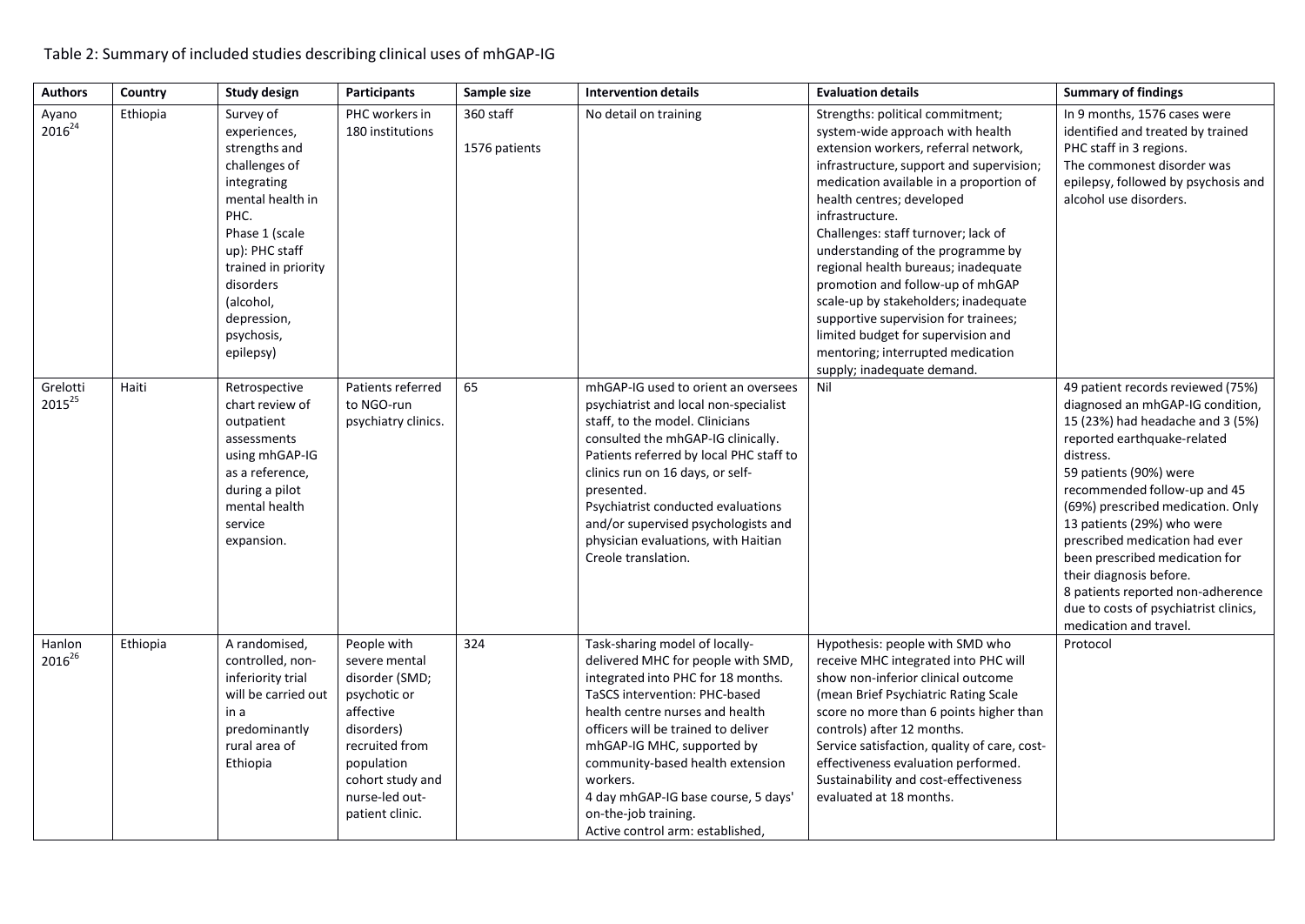|                        |       |                                                                                                                                                                                                                              |                                |                                                                                                                               | specialist nurse-led hospital<br>outpatient MHC. 2 days' refresher<br>training for psychiatric nurses in<br>mhGAP-IG.                                                                                                                                                                                                                                                                                                                                                                                                                      |                                                                                                                                                                                                                                                                                                                                                                                                                                                                                                                                                                                                                                                                                 |                                                                                                                                                                                                                                                                                                                                                                                                                                                                                                                                                                                                                                                                                                                                                                                                                                                                                                                                                                                                                               |
|------------------------|-------|------------------------------------------------------------------------------------------------------------------------------------------------------------------------------------------------------------------------------|--------------------------------|-------------------------------------------------------------------------------------------------------------------------------|--------------------------------------------------------------------------------------------------------------------------------------------------------------------------------------------------------------------------------------------------------------------------------------------------------------------------------------------------------------------------------------------------------------------------------------------------------------------------------------------------------------------------------------------|---------------------------------------------------------------------------------------------------------------------------------------------------------------------------------------------------------------------------------------------------------------------------------------------------------------------------------------------------------------------------------------------------------------------------------------------------------------------------------------------------------------------------------------------------------------------------------------------------------------------------------------------------------------------------------|-------------------------------------------------------------------------------------------------------------------------------------------------------------------------------------------------------------------------------------------------------------------------------------------------------------------------------------------------------------------------------------------------------------------------------------------------------------------------------------------------------------------------------------------------------------------------------------------------------------------------------------------------------------------------------------------------------------------------------------------------------------------------------------------------------------------------------------------------------------------------------------------------------------------------------------------------------------------------------------------------------------------------------|
| Jordans<br>$2016^{27}$ | Nepal | Mixed methods<br>formative study.<br>Routine<br>monitoring and<br>evaluation data,<br>including client<br>flow and<br>satisfaction,<br>obtained from<br>patients during<br>pilot-testing<br>phase in 2 health<br>facilities. | Patients and<br>health workers | 135<br>patients (clinical)<br>45 patients<br>(evaluation)<br>11 health workers<br>(evaluation)<br>28 patients (drop-<br>outs) | Multifaceted intervention: formative<br>research, pilot mental health care<br>plan (MHCP), theory of change<br>workshops, in-depth interviews,<br>focus groups.<br>Routine monitoring obtained for all<br>patients during pilot phase;<br>evaluation questionnaires given to<br>random selection.<br>MHCP includes 2 day training for all<br>staff on service provider awareness<br>and stigma reduction. Clinical staff<br>then trained using mhGAP-IG.<br>All PHC staff trained in basic<br>psychosocial support and<br>psychoeducation. | Most patients somewhat/very satisfied.<br>Large majority (87%, $n = 39$ ) would seek<br>help again from this health facility.<br>A subgroup $(15 - 22\% (n = 7-10))$ rated<br>relevance and appropriateness of care<br>and overall satisfaction low.<br>Main reason: unavailability of medicines.<br>Satisfaction with privacy lower than<br>other indicators: almost 64% (n = 29;<br>many consultations in waiting areas.<br>Health worker evaluations showed that<br>providing MHC was not easy. 36% ( $n = 4$ )<br>'somewhat distressed' and perceived<br>additional time spent as burdensome.<br>73% ( $n = 8$ ) somewhat/very satisfied<br>with outcomes of care provided. | Diagnoses by PHC staff trained in<br>mhGAP-IG use: depression (37%),<br>psychosis (24%).<br>Dropping out (21%) commonest for<br>alcohol use disorders $(36\% , n = 10)$ ,<br>epilepsy, psychoses (both 25%, n =<br>7) and depression $(14\% , n = 4)$ .<br>79% attended at least 1 follow-up<br>(basic, focused or advanced<br>psychosocial care/ pharmacological<br>treatment): average $4.24$ (s.d. =<br>3.35, median 4.0) health facility<br>visits. High rates of treatment of<br>depression, psychosis, epilepsy and<br>alcohol use disorders.<br>Patients receiving community<br>counselling ( $n = 35$ ) attended<br>average 5.5 sessions; 37%<br>termination rate.<br>Reasons for dropping out ( $n = 28$ )<br>included side-effects (antipsychotic<br>and anti-epileptic medication; $n =$<br>6), time constraints ( $n = 5$ ),<br>unavailability of medication ( $n = 5$ ),<br>believed they can solve the<br>problem ( $n = 4$ ), improved ( $n = 4$ ),<br>denied symptoms ( $n = 3$ ) and<br>distance $(n = 1)$ . |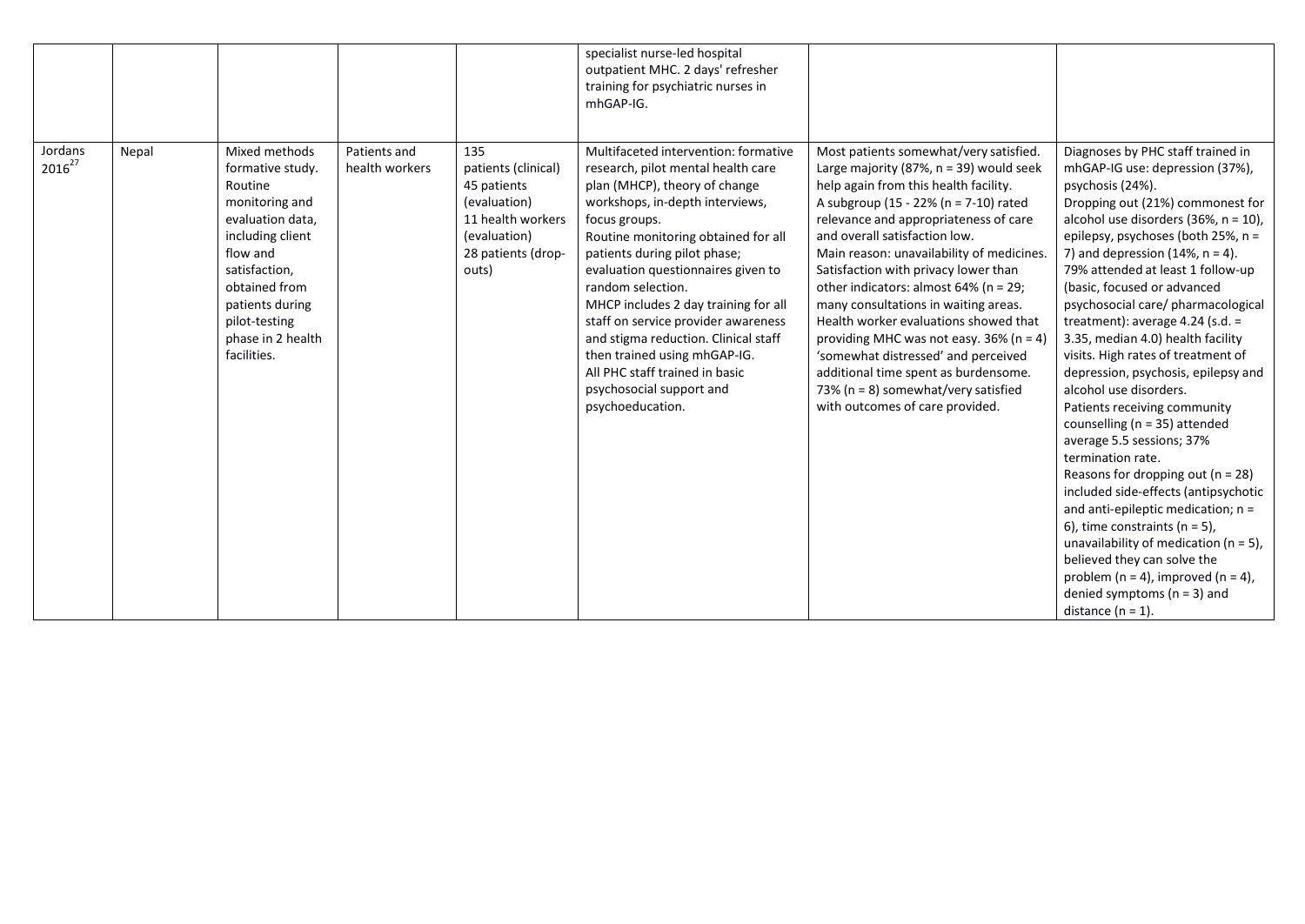| Khoja<br>$2016^{28}$   | Afghanistan | Android-based<br>mobile<br>application using<br>mhGAP-IG, pre-<br>tested for<br>functionality and<br>acceptability at<br>Aga Khan Health<br>Services, Pakistan<br>and Afghanistan.<br>Cluster<br>randomisation in<br>4 intervention<br>and 3 control<br>districts: 70-90<br>intervention<br>district, 40-60<br>members in each<br>control district. | 550 surveys<br>across study.<br>329 young adults<br>surveyed about<br>effectiveness of<br>SMS text<br>messages.<br>95 PHC staff<br>surveyed about<br>mhGAP-IG use<br>and referrals. | 345 intervention<br>205 control               | mhGAP-IG app via project-provided<br>smart phones used by ~100 PHC staff,<br>25 facility-based PHC staff.<br>App features: patient registration,<br>blended learning capability,<br>interactive mhGAP-IG for screening<br>and management, teleconsultation<br>capability.<br>mhGAP-IG adapted, with input from<br>MoPH.<br>Mental health incorporated into<br>existing community meetings.<br>Brief, informative mental health-<br>related SMS messages developed by<br>a consultant psychiatrist, approved<br>by AKHSA and MoPH, periodically<br>sent to young adults using automated<br>program. | Survey of 95 community- and facility-<br>based healthcare providers in<br>intervention districts.<br>App found useful, easy to use, and<br>changed clinical practice (77%). Helped<br>screen high-risk patients in remote<br>areas and refer more quickly to facility-<br>based providers in district- and<br>provincial-level centres.<br>Some individuals attended by specialists<br>by using web/mobile-based live/store-<br>and-forward teleconsultations. | App used for 3000 screenings and<br>600 referrals.<br>82% of PHC staff found the<br>information relevant and up-to-<br>date for their practice, compared<br>to their perception vs 53% in the<br>baseline survey (chi $2 = 14.3$ ;<br>$p = 0.001$ ).<br>Mid-term evaluation showed<br>significant reduction in stigma<br>towards mental health in general<br>community, improvement in<br>awareness about mental health,<br>and PHC staff knowledge.<br>High degree of acceptance of<br>conventional and technology<br>interventions by communities,<br>young adults, and health providers.                                                                                                                     |
|------------------------|-------------|-----------------------------------------------------------------------------------------------------------------------------------------------------------------------------------------------------------------------------------------------------------------------------------------------------------------------------------------------------|-------------------------------------------------------------------------------------------------------------------------------------------------------------------------------------|-----------------------------------------------|----------------------------------------------------------------------------------------------------------------------------------------------------------------------------------------------------------------------------------------------------------------------------------------------------------------------------------------------------------------------------------------------------------------------------------------------------------------------------------------------------------------------------------------------------------------------------------------------------|----------------------------------------------------------------------------------------------------------------------------------------------------------------------------------------------------------------------------------------------------------------------------------------------------------------------------------------------------------------------------------------------------------------------------------------------------------------|-----------------------------------------------------------------------------------------------------------------------------------------------------------------------------------------------------------------------------------------------------------------------------------------------------------------------------------------------------------------------------------------------------------------------------------------------------------------------------------------------------------------------------------------------------------------------------------------------------------------------------------------------------------------------------------------------------------------|
| Musyimi<br>$2016^{29}$ | Kenya       | <b>Adult patients</b><br>recruited from 4<br>rural public health<br>facilities in Kenya<br>using systematic<br>random sampling<br>over 3 months<br>and screened for<br>depression.                                                                                                                                                                  | Nurses/clinical<br>officers with at<br>least diploma<br>level training and<br>2+ years'<br>experience<br>working in<br>healthcare.                                                  | 14 health care<br>workers<br>1664<br>patients | Health care workers trained on 2<br>days to ensure clinical duties could<br>be covered.<br>14 health care workers trained to<br>screen for depression and<br>comorbidities using mobile based<br>mhGAP-IG and electronic data<br>transfer.<br>2 focus group discussions between 6<br>participants and 2 Key informant<br>Interviews held with all health care<br>workers, to evaluate feasibility.                                                                                                                                                                                                 | 4 themes identified by health care<br>workers with respect to mobile based<br>mhGAP-IG application: (1) simple<br>application; (2) fast application due to<br>branching logic and real-time data<br>transfer; (3) consultation and travel time<br>saved and costs reduced, and (4) patient<br>access to health services.                                                                                                                                       | Depression prevalence 25%;<br>suicidal behaviour: commonest<br>comorbidity (67.1%; OR 22.0;<br>$p < 0.0001$ ). Older age, personal<br>and family history of mental<br>disorder significantly correlated<br>with depression. At least 1<br>psychotic symptom in 61.8% of<br>depressed patients.<br>Mobile based screening feasible<br>and affordable, therefore<br>sustainable. Branching logic<br>technique saved skipping steps for<br>depression screening, ensured<br>response to all items, enabled<br>communication with specialists<br>and real-time data transfer for<br>monitoring.<br>Saved consultation time, travel and<br>improves access to quality<br>screening in the existing health<br>system. |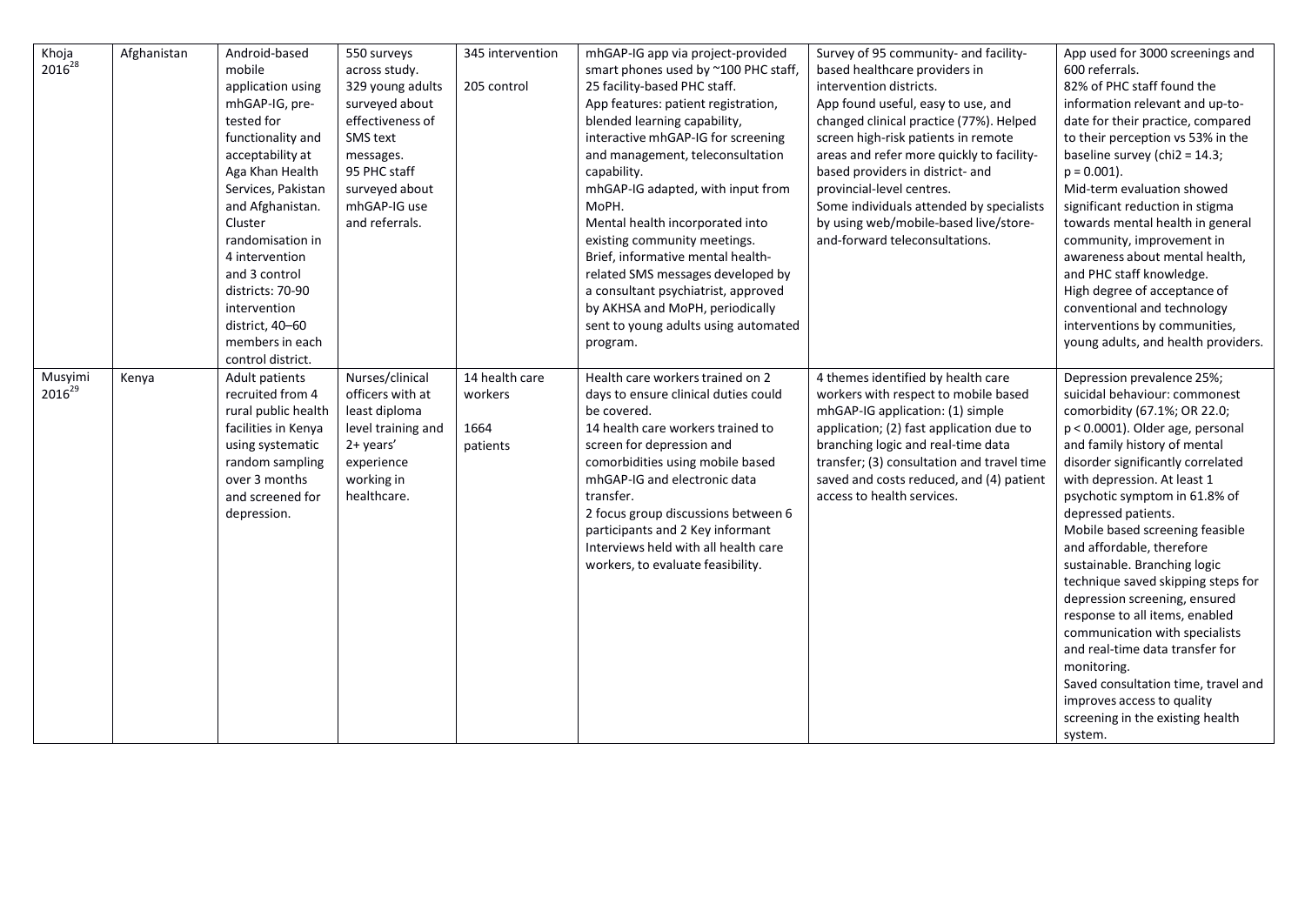| Musyimi<br>$2017a^{30}$        | Kenya | Longitudinal non-<br>randomized<br>interventional<br>study of adults<br>seeking care from<br>traditional health<br>practitioners<br>(THPs).<br>Over 3 months,<br>THPs identified<br>patients with<br>depression using<br>mhGAP-IG, who<br>were screened at<br>0, 6, 12 weeks<br><b>Beck Depression</b><br>Inventory. | THPs.     | 377                       | THPs trained to identify depression<br>and deliver evidence-based mhGAP-<br>IG psychosocial interventions to<br>patients screening positive on the<br>BDI. Training on causes of depression<br>and mental illness to alleviate<br>misconceptions that might interfere<br>with treatment.<br>2 day training involved highly<br>interactive experiential learning with<br>small group work and role-plays.<br>(Musyimi et al. 2017b)<br>Psychosocial interventions included<br>cognitive behaviour therapy and<br>problem solving, as listed in the<br>mhGAP-IG depression module. | Only efficacy for patient depression (no<br>evaluation)                                                                                                                                                                                | 19% attrition over 3 months'<br>follow-up, related to non-<br>attendance or unavailability in<br>scheduled assessment week.<br>Patients lost to follow-up if missed<br>assessment by >1 week. To reduce<br>bias, all patients with at least one<br>assessment after baseline were<br>included.<br>Analysis of Variance (ANOVA) to<br>determine change in depression<br>scores over three time periods.<br>Mean BDI 26.52 pre-intervention<br>reduced significantly at 6 (13%)<br>and 12 (35%) weeks follow-up.<br>58 and 78% of patients showed<br>reduction in depressive symptoms<br>at 6 and 12 weeks.         |
|--------------------------------|-------|----------------------------------------------------------------------------------------------------------------------------------------------------------------------------------------------------------------------------------------------------------------------------------------------------------------------|-----------|---------------------------|----------------------------------------------------------------------------------------------------------------------------------------------------------------------------------------------------------------------------------------------------------------------------------------------------------------------------------------------------------------------------------------------------------------------------------------------------------------------------------------------------------------------------------------------------------------------------------|----------------------------------------------------------------------------------------------------------------------------------------------------------------------------------------------------------------------------------------|-------------------------------------------------------------------------------------------------------------------------------------------------------------------------------------------------------------------------------------------------------------------------------------------------------------------------------------------------------------------------------------------------------------------------------------------------------------------------------------------------------------------------------------------------------------------------------------------------------------------|
| Musyimi<br>2017b <sup>31</sup> | Kenya | All adult patients<br>seeking care from<br>trained THPs over<br>a period of 3<br>months screened<br>for depression<br>using the mhGAP-<br>IG and<br>sociodemographic<br>characteristics<br>recorded.                                                                                                                 | 100 THPs. | 100 THPs<br>4071 patients | THPs' pre-training confidence about<br>clinical practice, knowledge, and skills<br>assessed.<br>2 day training involved highly<br>interactive experiential learning with<br>small group work and role-plays.<br>Training included taking consent,<br>gathering sociodemographic data and<br>screening for depression using the<br>mhGAP-IG depression module. THPs<br>were later retrained using the same<br>techniques and received monthly<br>supportive supervision and<br>mentorship.                                                                                        | Statistically significant (p < .0005)<br>increase (12.27%) in THPs' confidence<br>about their practice, knowledge, and<br>skills, from $M = 16.6$ , SD = 3.2 before<br>training, to $M = 19.2$ , SD = 2.4, 3 months<br>after training. | Prevalence of depression among<br>THP patients was 22.9%. Being<br>older, female, single, divorced or<br>separated, unemployment and<br>lack of education were significant<br>determinants of depression.<br>Patients with depression<br>frequently presented with suicidal<br>behaviour (32.9%, OR = 5.94, p<br><.0001) compared to those with at<br>least one psychotic symptom<br>$(26.3\%, OR = 3.65, p < .0001).$<br>A measure of THP diagnostic<br>accuracy for depression showed<br>86% specificity and 46% sensitivity;<br>the area under receiver operating<br>characteristics (ROC) curve was<br>0.686. |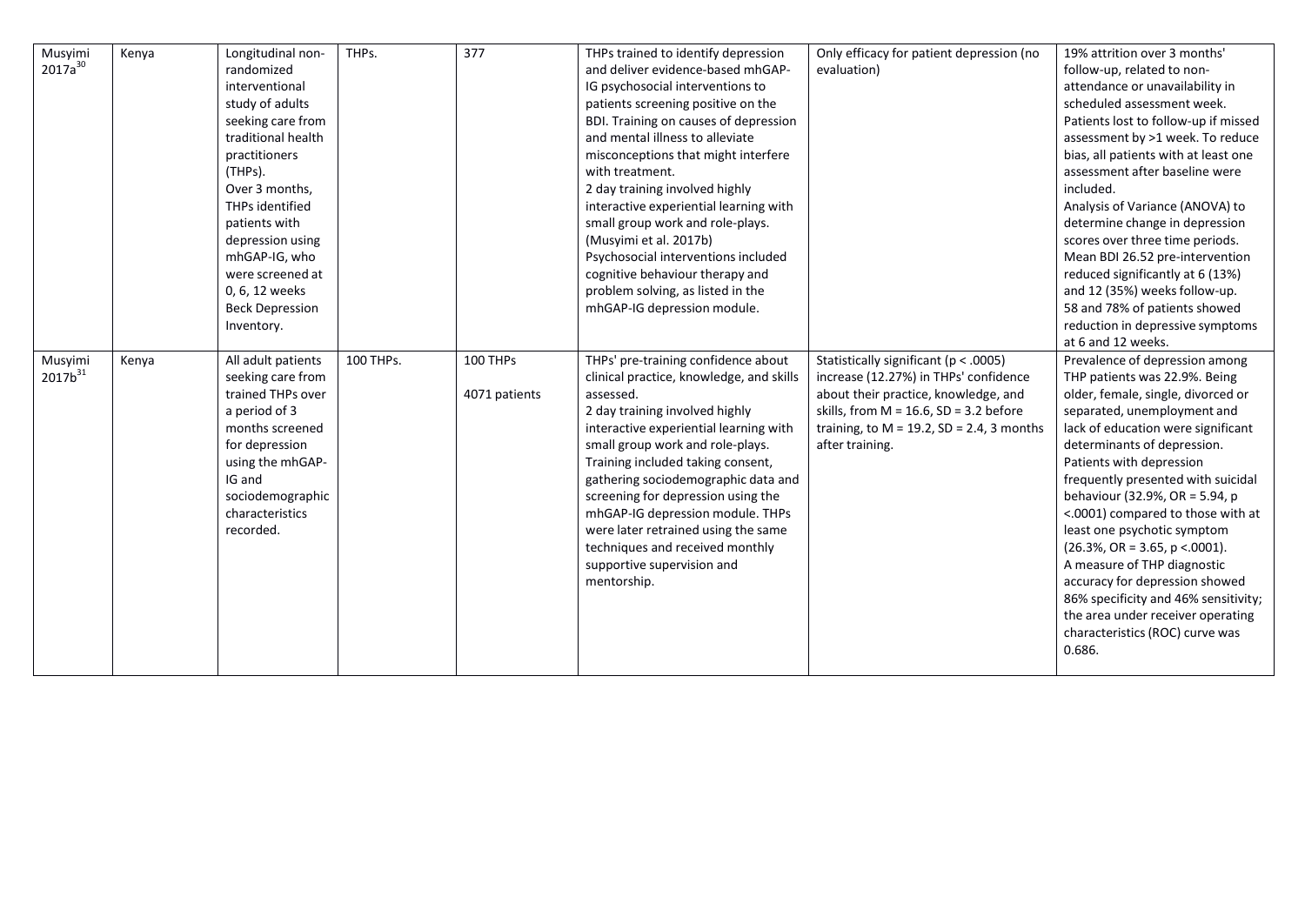| Sheikh<br>$2017^{32}$ | Zambia | Randomized<br>control trial of<br>mhGAP-IG brief<br>family<br>intervention for<br>alcohol problems,<br>recruiting from<br>consecutive<br>admissions at<br>Chainama Hills<br>Hospital, Lusaka,<br>Zambia with 8-<br>week follow-up<br>post-discharge. | All consecutive<br>admissions with<br>primary alcohol<br>problems agreed<br>to take part, and<br>provide follow-up<br>information at 8<br>weeks. | 114 patients<br>58 intervention<br>56 non-<br>intervention | Control: treatment as usual, with<br>diazepam and vitamin detox.<br>Intervention: treatment as usual plus<br>brief relapse prevention intervention<br>from mhGAP-IG with close family<br>member.<br>mhGAP-IG intervention involved<br>single 20-minute interview with<br>patient and carer.<br>Intervention by diploma-trained<br>psychosocial counsellor pre-<br>discharge. Relatives asked to help<br>patient remain abstinent and seek<br>help if signs of relapse. | Nil | Intervention group: average time<br>to first drink: 51 days (standard<br>$deviation = 14$ ).<br>Non-intervention group: average<br>time to first drink: 10 days<br>(standard deviation = $16$ ).<br>Significant difference between the<br>groups: intervention group had<br>long abstinence period ( $t = 14.368$ ;<br>$df = 112$ ; $p = 0.001$ ).<br>Alcohol consumption assessed<br>using first 3 items of AUDIT<br>questionnaire (0 to 12).<br>Average scores fell from 10.3 (SD =<br>1.6) to 1.3 (SD = 3.1) in the<br>intervention and $8.9$ (SD = 3.9) for<br>non-intervention (effect size 1.5; p<br>$< 0.001$ ). |
|-----------------------|--------|------------------------------------------------------------------------------------------------------------------------------------------------------------------------------------------------------------------------------------------------------|--------------------------------------------------------------------------------------------------------------------------------------------------|------------------------------------------------------------|------------------------------------------------------------------------------------------------------------------------------------------------------------------------------------------------------------------------------------------------------------------------------------------------------------------------------------------------------------------------------------------------------------------------------------------------------------------------|-----|-------------------------------------------------------------------------------------------------------------------------------------------------------------------------------------------------------------------------------------------------------------------------------------------------------------------------------------------------------------------------------------------------------------------------------------------------------------------------------------------------------------------------------------------------------------------------------------------------------------------------|
|-----------------------|--------|------------------------------------------------------------------------------------------------------------------------------------------------------------------------------------------------------------------------------------------------------|--------------------------------------------------------------------------------------------------------------------------------------------------|------------------------------------------------------------|------------------------------------------------------------------------------------------------------------------------------------------------------------------------------------------------------------------------------------------------------------------------------------------------------------------------------------------------------------------------------------------------------------------------------------------------------------------------|-----|-------------------------------------------------------------------------------------------------------------------------------------------------------------------------------------------------------------------------------------------------------------------------------------------------------------------------------------------------------------------------------------------------------------------------------------------------------------------------------------------------------------------------------------------------------------------------------------------------------------------------|

AKHSA, Aga Khan Health Services Afghanistan; MHC, mental health care; BDI, Beck Depression Inventory; DSM, Diagnostic and Statistical Manual; PFA, Psychological First Aid.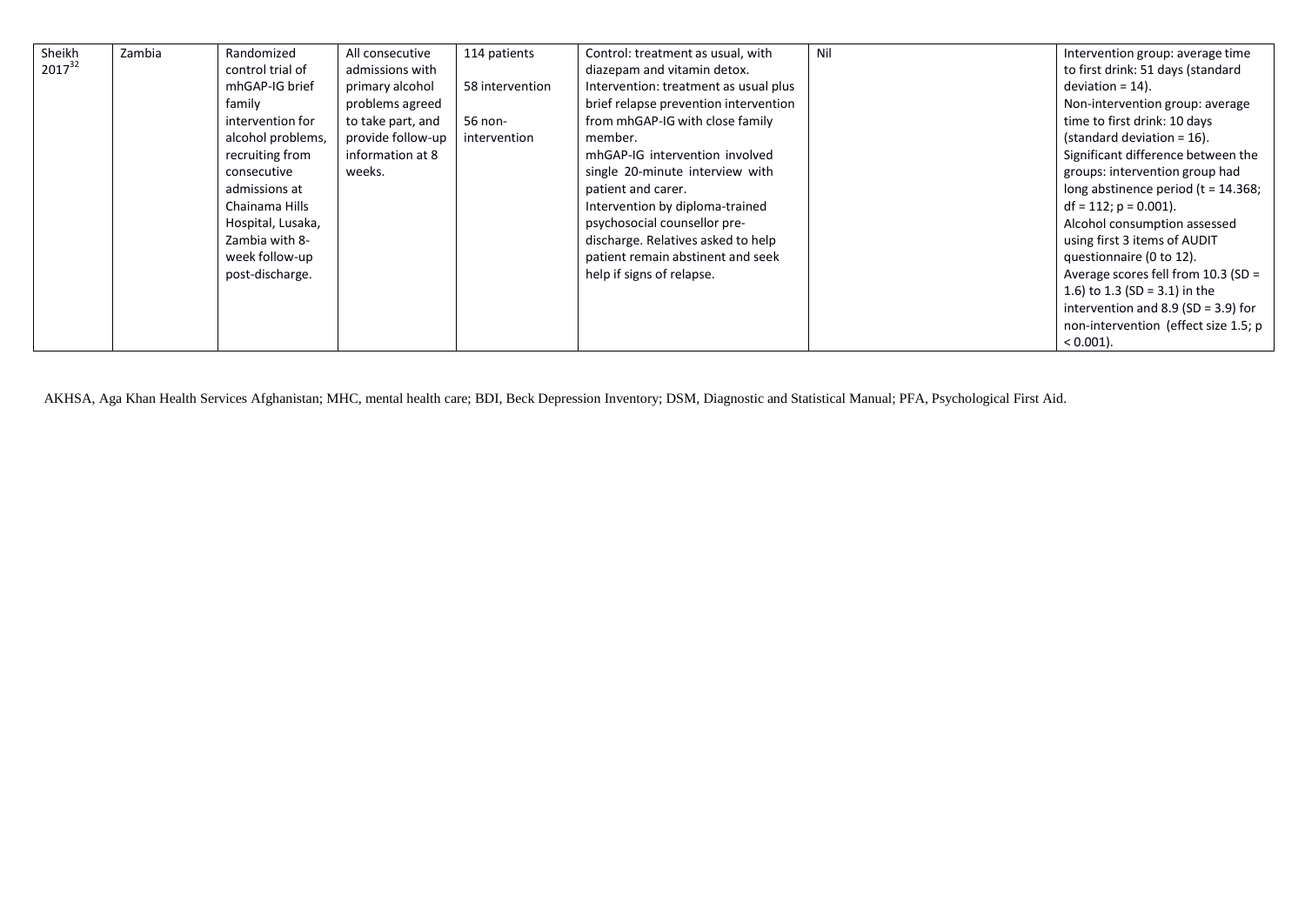## Table 3: Summary of included studies describing country-specific mhGAP-IG contextualisation

| <b>Authors</b>            | Country                         | <b>Study design</b>                                                                                                                                                                            | <b>Participants</b>                                                                    | Sample size                                                                                                | <b>Intervention details</b>                                                                                                                                                                                                                                                                                                                                                                                   | <b>Evaluation details</b>                                                                                                                                                                                                                                                                                                                                                                                                                                                                | <b>Summary of findings</b>                                                                                                                                                                                                      |
|---------------------------|---------------------------------|------------------------------------------------------------------------------------------------------------------------------------------------------------------------------------------------|----------------------------------------------------------------------------------------|------------------------------------------------------------------------------------------------------------|---------------------------------------------------------------------------------------------------------------------------------------------------------------------------------------------------------------------------------------------------------------------------------------------------------------------------------------------------------------------------------------------------------------|------------------------------------------------------------------------------------------------------------------------------------------------------------------------------------------------------------------------------------------------------------------------------------------------------------------------------------------------------------------------------------------------------------------------------------------------------------------------------------------|---------------------------------------------------------------------------------------------------------------------------------------------------------------------------------------------------------------------------------|
| Abdulmalik<br>$2013^{33}$ | Nigeria                         | Presentation of<br>the process of<br>contextualization<br>and adaptation<br>of the mhGAP-IG<br>for Nigeria, and<br>lessons learnt.                                                             | PHC staff<br>(nurses,<br>CHOs, CHEWs),<br>doctors, social<br>workers, senior<br>staff. | 19<br>PHC workers 3 GPs<br>3 psychiatrists<br>1 paediatric<br>neurologist<br>1 social worker<br>5 trainers | Step I: Situational analysis in Osun<br>state<br>Step II: 8 focus group discussions<br>with PHC providers<br>Step III: preliminary review of<br>mhGAP-IG<br>Step IV: national 5-day<br>consultative workshop<br>Step V: pilot testing of adapted<br>manual in Osun, training of PHC<br>providers<br>Step VI: second workshop to<br>evaluate training, modifications<br>and adaptations for a final<br>manual. | Training evaluated using pre- and post-test<br>assessments, using the WHO knowledge<br>assessment test.<br>Language was simplified and adapted to suit<br>the context.<br>Participants (trainers and trainees) provided<br>feedback on using mhGAP-IG. Asked if<br>adapted guide was a feasible tool,<br>specifically in regard to applicability for<br>routine use in primary care.<br>Verbal feedback during interactive sessions<br>and written comments after post-training<br>test. | The contextualization experience<br>described provides a pragmatic<br>step-by-step guide for potential<br>users of the mhGAP-IG. It details<br>what needs to be done to<br>optimize the use of this tool in a<br>given context. |
| Gavlak 2016 <sup>34</sup> | Gaza,<br>West<br>Bank,<br>Libya | Descriptive<br>report                                                                                                                                                                          | Mental health<br>workers in Gaza<br>and the West<br>Bank                               | Not stated                                                                                                 | Description of new stand-alone<br>community mental health centres<br>(13 in West Bank, 6<br>in Gaza), use of mhGAP-IG,<br>Master's degree in psychotherapy,<br>Libya adaptation.                                                                                                                                                                                                                              | Nil                                                                                                                                                                                                                                                                                                                                                                                                                                                                                      | Description of mhGAP-IG impact<br>in the region (includes use in<br>Afghanistan, Egypt, Hordan,<br>Kuwait, Lebanon, Pakistan, Qatar,<br>Somalia, Syria, Tunisia) and<br>several additional activities.                          |
| Jha et 2013 <sup>35</sup> | Nepal                           | Review of<br>dementia care in<br>Nepal to<br>propose mhGAP-<br>based dementia<br>protocol for<br>hospital/clinic<br>settings, with<br>post-diagnostic<br>advice for<br>dementia<br>caregivers. | No participants<br>mentioned                                                           |                                                                                                            | Adapted mhGAP dementia-IG and<br><b>Montreal Cognitive Assessment</b><br>(MoCA) for Nepalese context, with<br>Mild Cognitive Impairment<br>diagnosis guidance.<br>Model of post-diagnostic<br>education and training for people<br>with dementia and family<br>caregivers, based on mhGAP-IG                                                                                                                  | Nepalese protocol adapted to suit the local<br>context and workforce training limitations.<br>Evaluation of acceptability and suitability,<br>and impact on caregiver burden and quality<br>of life is planned.<br>Plan for presentation at Psychiatric<br>Association of Nepal annual conference, and<br>discussion at stakeholder meetings before<br>routine clinical use.                                                                                                             | No evaluation data                                                                                                                                                                                                              |

CHO, Community Health Officer; CHEW, community health extension worker.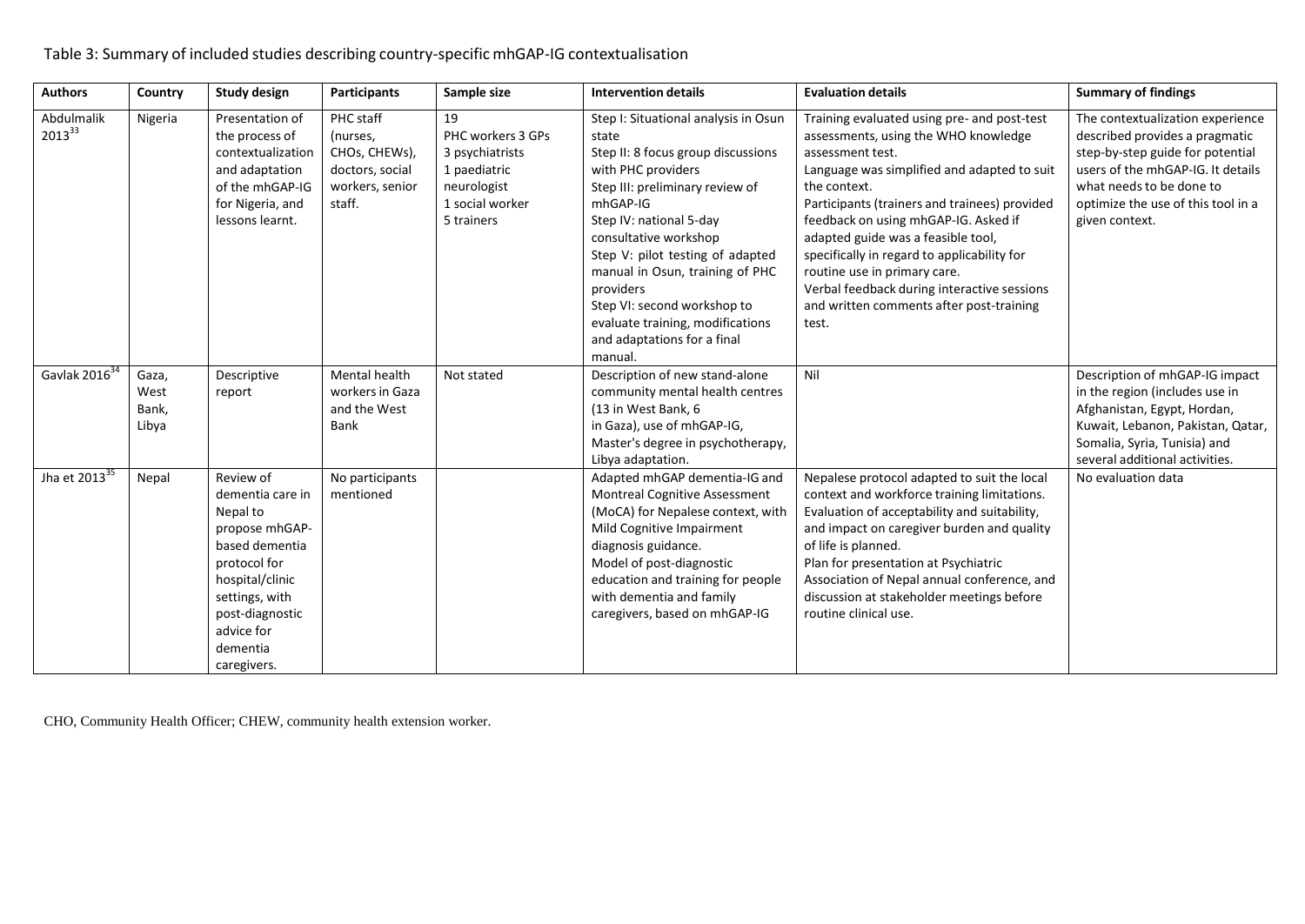## Table 4: Summary of included studies using the mhGAP-IG to conduct economic modelling

| <b>Authors</b>                | Country                                                 | <b>Study design</b>                                                                                                                                                                                                                                                                                                                                                                                                                                         | Participants                                                                                                                       | Sample size | <b>Intervention details</b>                                                                                                                                                                                                                                                                                                                                                                                                   | <b>Evaluation details</b>                                                                                                                                                                                                                                                                                                                                                                                                                                                                                           | <b>Summary</b><br>of findings                                                                                                                                                                                                                                                                                                                                                                                                                                                                                                       |
|-------------------------------|---------------------------------------------------------|-------------------------------------------------------------------------------------------------------------------------------------------------------------------------------------------------------------------------------------------------------------------------------------------------------------------------------------------------------------------------------------------------------------------------------------------------------------|------------------------------------------------------------------------------------------------------------------------------------|-------------|-------------------------------------------------------------------------------------------------------------------------------------------------------------------------------------------------------------------------------------------------------------------------------------------------------------------------------------------------------------------------------------------------------------------------------|---------------------------------------------------------------------------------------------------------------------------------------------------------------------------------------------------------------------------------------------------------------------------------------------------------------------------------------------------------------------------------------------------------------------------------------------------------------------------------------------------------------------|-------------------------------------------------------------------------------------------------------------------------------------------------------------------------------------------------------------------------------------------------------------------------------------------------------------------------------------------------------------------------------------------------------------------------------------------------------------------------------------------------------------------------------------|
| <b>Birbeck</b><br>$2012^{36}$ | Zambia                                                  | All direct costs associated with epilepsy<br>care provision, cost of healthcare worker<br>training and social marketing estimated<br>based on mhGAP-IG. Model for epilepsy<br>care delivery by PHC staff developed.<br>Used varied sources to develop as<br>comprehensive as possible a cost<br>estimate for actual implementation and<br>maintenance. Sensitivity analyses to<br>understand how changes in costs for<br>individual aspects impact overall. | Group consensus<br>including Zambian<br>clinicians, health<br>service<br>researchers,<br>neurologists<br>healthcare<br>economists. | 6           | Nil                                                                                                                                                                                                                                                                                                                                                                                                                           | Sensitivity analyses to<br>determine which<br>items/activities, subject to<br>reasonable variability, would<br>substantially change overall<br>programme costs                                                                                                                                                                                                                                                                                                                                                      | Even after including the costs of<br>healthcare worker retraining, social<br>marketing and capital expenditures,<br>epilepsy care can be provided at less than<br>\$25.00 per person with epilepsy per year.<br>This is substantially less than for drugs<br>alone for other common chronic<br>conditions. Implementation of epilepsy<br>care guidelines for patients receiving care<br>at the primary care level is a cost effective<br>approach to decreasing the epilepsy<br>treatment gap in high gap, low income<br>countries. |
| Nanda<br>$2016^{37}$          | India                                                   | mhGAP-IG was used to programme<br>resource need and health impact for key<br>MNS disorders and interventions into the<br>United Nations-One Health Tool.<br>Parameters were adapted to reflect local<br>data, experiences and priorities, enabling<br>potential health system implications of<br>scaled-up mental health services to be<br>reviewed.                                                                                                        | Nil                                                                                                                                | Nil         | <b>United Nations-One</b><br>Health Tool (UN-<br>OHT), for mental,<br>neurological and<br>substance use (MNS)<br>disorders used to<br>address resource<br>adequacy for mental<br>health service and<br>system scale-up.                                                                                                                                                                                                       | Nil                                                                                                                                                                                                                                                                                                                                                                                                                                                                                                                 | Per capita total expenditure of \$1.70 over<br>six years from 2014-2020 to scale up care<br>packages for psychosis and depression,<br>would gain 1519 healthy life years per<br>million people.                                                                                                                                                                                                                                                                                                                                     |
| Chisolm<br>201638             | Ethiopia<br>India<br>Nepal<br>South<br>Africa<br>Uganda | An adapted mhGAP-IG for local district<br>needs in each country site was used to<br>indicate interventions. Resource<br>quantities associated with each site's<br>mhGAP-IG care package were identified<br>and costed at current and target<br>coverage.                                                                                                                                                                                                    | Nil                                                                                                                                | Nil         | A new mhGAP<br>costing tool was used<br>to estimate resource<br>requirements and<br>costs of intervention<br>packages at 5 sites<br>(tool available from<br>authors on request).<br>Disease-specific<br>costing tool for<br>short/medium-term<br>planning forecasts<br>human and financial<br>resource needs (at<br>national/subnational<br>level), based on<br>methodology to<br>derive global cost<br>estimates for scaling | Programme costs of training,<br>supervision and management<br>added 5-15% to baseline cost<br>estimates, except in India (28%).<br>Hospital-based services added<br>8-13% to baseline costs of<br>Ethiopian, Nepalese and<br>Ugandan districts but double<br>the costs in Indian and South<br>African districts Sensitivity<br>analysis assessed the impact of<br>inflation. Over 15 years of scale<br>up, inflation of 3% increases<br>final year costs by 50%, whereas<br>6% inflation more than doubles<br>them. | The cost of the care package at target<br>coverage ranged from US\$0.21 to 0.56<br>per head of population in four of the<br>districts (in the higher-income context of<br>South Africa, it was US\$1.86). In all<br>districts, the additional amount needed<br>each year to reach target coverage goals<br>after 10 years was below \$0.10 per head<br>of population.                                                                                                                                                               |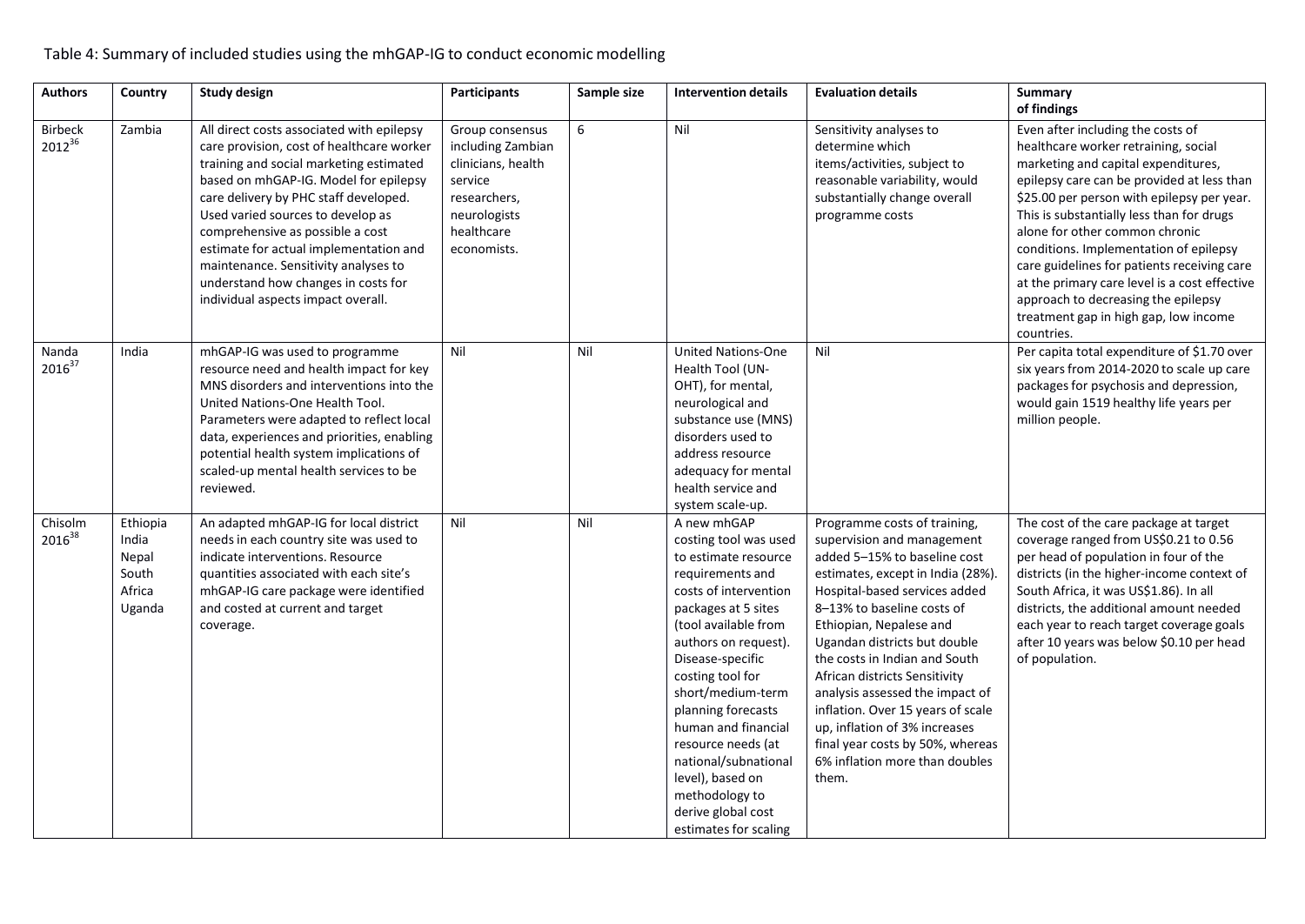|  |  | up interventions.<br>Estimated total and<br>incremental costs of<br>scaled-up provision,<br>broken down by<br>different mhGAP-IG<br>diagnoses, type of |  |
|--|--|--------------------------------------------------------------------------------------------------------------------------------------------------------|--|
|  |  | expenditure, year of                                                                                                                                   |  |
|  |  | scale up.                                                                                                                                              |  |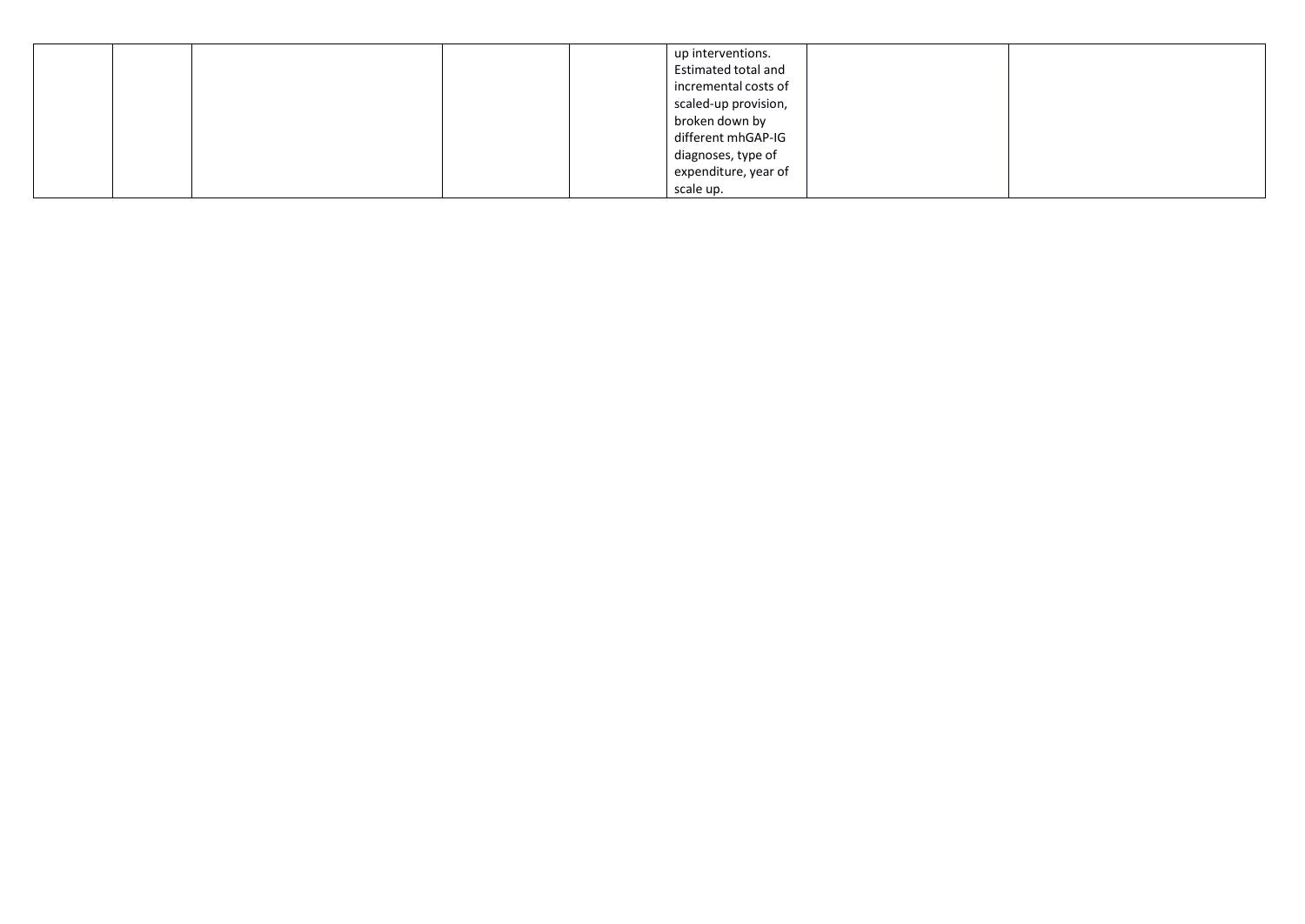|              | <b>Authors</b>              | Country   | <b>Study design</b>         | <b>Participants</b> | Sample size                  | <b>Intervention details</b>                                  | <b>Evaluation details</b>              | <b>Summary of findings</b>                                 |
|--------------|-----------------------------|-----------|-----------------------------|---------------------|------------------------------|--------------------------------------------------------------|----------------------------------------|------------------------------------------------------------|
|              | Sikander 2015 <sup>39</sup> | India and | 2 randomised                | Pregnant women      | 560 and 280                  | Intervention arm: Thinking                                   | In Pakistan, quality of sessions will  | Protocol.                                                  |
| С            |                             | Pakistan  | controlled trials:          | registered with     | women in                     | Health Programme Peer                                        | be assessed using a specifically       | Primary outcomes: remission                                |
| O            |                             |           | 1 cluster trial in          | lady health         | Pakistan and                 | Delivered (THPP).                                            | designed competency checklist          | and severity of depression                                 |
| N            |                             |           | Rawalpindi. 1               | workers in the      | India,                       | 10 individual +4 group sessions                              | based on 6 areas of THPP and the       | symptoms at 6 month                                        |
| Т            |                             |           | individually randomised     | study area in       | respectively.                | (Pakistan) or 6-14 individual                                | <b>ENACT scale (18-item assessment</b> | postnatal follow-up.                                       |
| R            |                             |           | trial in Goa.               | Pakistan.           |                              | sessions (India) delivered by a                              | for common factors in                  | Secondary outcomes:                                        |
| $\mathsf O$  |                             |           |                             | Pregnant women      |                              | peer (trained, supervised                                    | psychological treatments).             | remission and severity of                                  |
| L            |                             |           |                             | attending           |                              | mother from same                                             | In India, quality of sessions will be  | depression symptoms at 3                                   |
|              |                             |           |                             | outpatient          |                              | community).                                                  | assessed using the therapy quality     | month postnatal follow-up,                                 |
|              |                             |           |                             | antenatal clinics   |                              | Control arm (enhanced usual                                  | scale, an 18-item scale with 2         | functional disability,                                     |
| N            |                             |           |                             | in India.           |                              | care) will receive health care as                            | subscales: treatment-specific skills   | perceived social support,                                  |
| $\top$       |                             |           |                             |                     |                              | usual, enhanced by adding the                                | (e.g. reviews previous session,        | breastfeeding rates, infant                                |
| E            |                             |           |                             |                     |                              | mhGAP-IG depression module                                   | assigns homework, involves family      | height and weight, costs of                                |
| R            |                             |           |                             |                     |                              | to PHC/gynaecological                                        | members), and treatment approach       | health care at 3 and 6 month                               |
| V            |                             |           |                             |                     |                              | treatment, providing women                                   | skills: common counselling skills      | postnatal follow-ups.                                      |
| E            |                             |           |                             |                     |                              | with their diagnosis and                                     | (e.g. active listening, appropriate    |                                                            |
| N            |                             |           |                             |                     |                              | information on help-seeking.                                 | language, collaborative approach).     |                                                            |
| T            | Madhombiro                  | Zimbabwe  | Cluster randomised          | Treatment-          | 240 patients                 | Motivational interviewing and                                |                                        | Protocol:                                                  |
|              | 201740                      |           | controlled trial at 16      | seeking HIV         | (120)                        | cognitive behavioural therapy                                |                                        | Primary outcomes: Alcohol                                  |
| O<br>N       |                             |           | HIV care                    | positive adults     | intervention,                | based                                                        |                                        | Use Disorder Identification                                |
|              |                             |           | clinics.                    | who screen          | 120 control).                | intervention for AUDs, adapted                               |                                        | Test (AUDIT) score.                                        |
|              |                             |           |                             | positive for        | 15 participants              | and piloted in Zimbabwe,                                     |                                        | Secondary outcomes: World                                  |
|              |                             |           |                             | alcohol use         | randomly<br>selected at each | administered to PLWHA with<br>AUDs recruited at HIV clinics. |                                        | <b>Health Organisation</b>                                 |
|              |                             |           |                             | disorders (AUDs)    | clinic from a                | Administered over 16 sessions                                |                                        | <b>Disability Assessment</b><br>Schedule 2.0 (WHODAS 2.0), |
|              |                             |           |                             |                     | patient number               | at 8 HIV clinics.                                            |                                        | World Health Organisation                                  |
|              |                             |           |                             |                     | list.                        | Control arm: equal attention                                 |                                        | Quality of Life (WHOQoL)                                   |
|              |                             |           |                             |                     |                              | control: mhGAP-IG adapted for                                |                                        | HIV, viral load, and CD4                                   |
|              |                             |           |                             |                     |                              | Zimbabwean context.                                          |                                        | counts.                                                    |
|              |                             |           |                             |                     |                              | Booster sessions for both                                    |                                        |                                                            |
|              |                             |           |                             |                     |                              | groups at 3 and 6 months.                                    |                                        |                                                            |
|              | Kohrt 2015 <sup>41</sup>    | Nepal     | <b>ENhancing Assessment</b> | Specialists and     | 41                           | <b>ENACT</b> scale piloted by rating                         | 2 Nepali expert therapists used        | Qualitative results in early                               |
| <b>OTHER</b> |                             |           | of Common Therapeutic       | non-specialists     |                              | role-play videotapes, patient                                | <b>ENACT to rate non-specialists</b>   | stages, then quantitative                                  |
| <b>USES</b>  |                             |           | factors (ENACT)             |                     |                              | session transcripts, and live                                | conducting role-plays after mhGAP-     | inter-class correlations                                   |
|              |                             |           | scale for training and      |                     |                              | observations of PHC staff                                    | IG training.                           |                                                            |
|              |                             |           | supervision.                |                     |                              | training in mhGAP-IG use.                                    | Each rated 8 non-specialist role-      |                                                            |
|              |                             |           |                             |                     |                              | mhGAP-IG coded to identify                                   | plays. Focus group discussion (FGD)    |                                                            |
|              |                             |           |                             |                     |                              | skills needed to implement                                   | qualitatively explored validity,       |                                                            |
|              |                             |           |                             |                     |                              | task-sharing programmes.                                     | feasibility, reliability.              |                                                            |
|              |                             |           |                             |                     |                              | Holistic health assessment and                               | Then 5 Nepali expert therapists        |                                                            |
|              |                             |           |                             |                     |                              | assessment of suicidal                                       | rated 2 videotaped role-plays of       |                                                            |
|              |                             |           |                             |                     |                              | behaviour and safety included                                | Nepali expert therapists and           |                                                            |
|              |                             |           |                             |                     |                              | because these responsibilities                               | participated in FGDs.                  |                                                            |
|              |                             |           |                             |                     |                              | fall to non-specialists using the                            | 7 American psychiatrists with          |                                                            |

Table 5: Summary of included studies reporting other uses of the mhGAP-IG